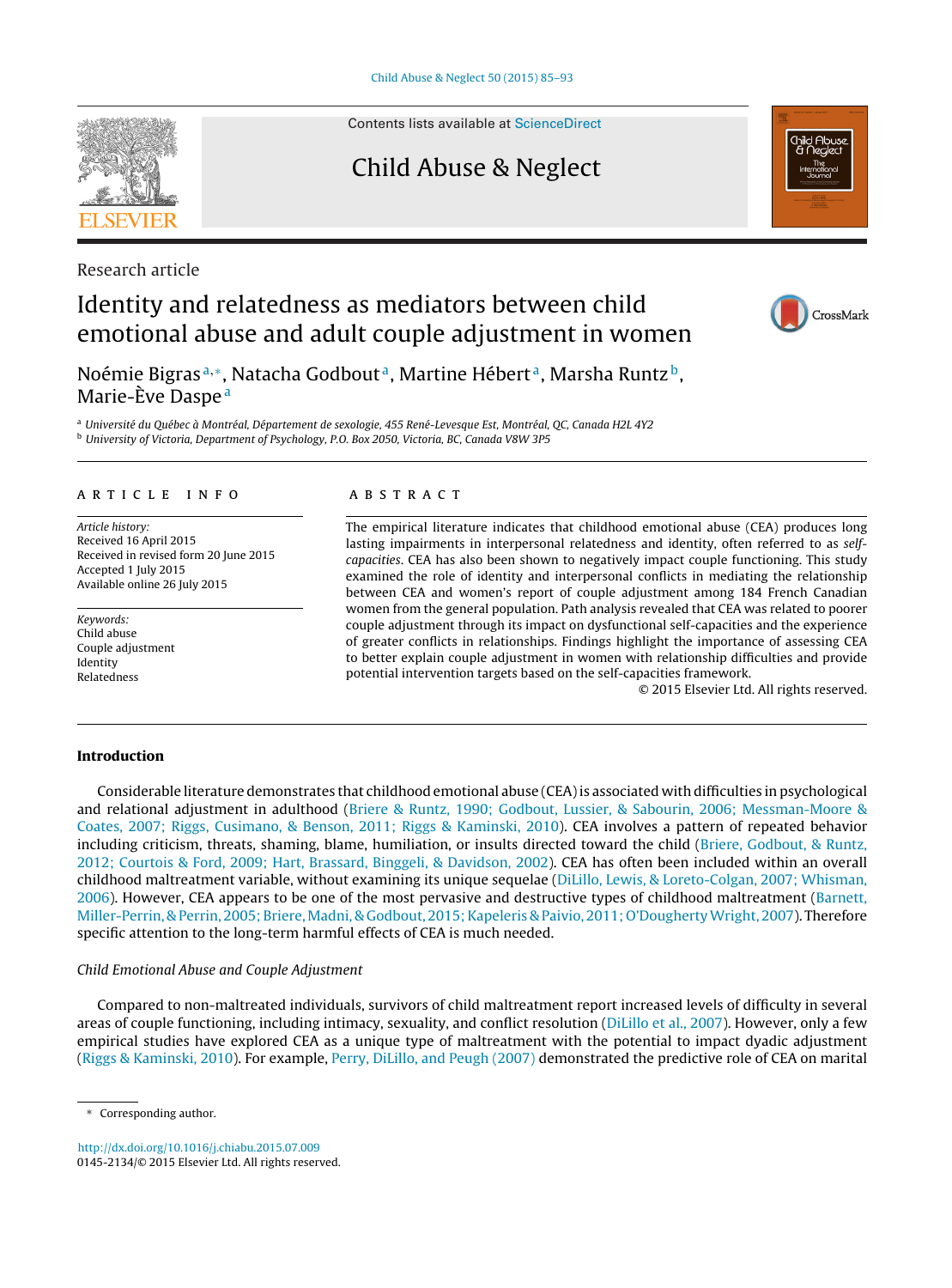satisfaction and emphasized the importance of assessing intermediate variables such as psychological distress, hostility, paranoia, and depression. Similarly, [Petretic-Jackson](#page-8-0) et [al.](#page-8-0) [\(1993\)](#page-8-0) revealed that CEA survivors' impression of being less "lovable and likable" may contribute to negative self-perceptions that may decrease the quality of their interpersonal relationships. [Riggs](#page-8-0) et [al.](#page-8-0) [\(2011\)](#page-8-0) also observed that CEA is associated with poor relationship adjustment through anxious and avoidant attachment in a sample of heterosexual college student couples. Similarly, [Paradis](#page-8-0) [and](#page-8-0) [Boucher](#page-8-0) [\(2010\)](#page-8-0) revealed that survivors of CEA report greater interpersonal difficulties in their couple relationships than non-victims. For example, survivors reported being more cold or distant with their partner, trying to please their partner too much, being too aggres-sive toward their partner or not being assertive enough. [Riggs](#page-8-0) [and](#page-8-0) [Kaminski](#page-8-0) [\(2010\)](#page-8-0) showed that CEA predicted dyadic adjustment above and beyond other child maltreatment variables such as sexual abuse, physical abuse, and emotional and physical neglect. Similarly, using a sample of 202 newlywed couples, [DiLillo](#page-7-0) et [al.](#page-7-0) [\(2009\)](#page-7-0) found that psychological abuse was related to decreases in marital satisfaction over time for both husbands and wives. More recently, [Maneta,](#page-8-0) [Cohen,](#page-8-0) [Schulz,](#page-8-0) [and](#page-8-0) [Waldinger](#page-8-0) [\(2014\)](#page-8-0) found that each partner's history of CEA was related to their own as well as to their partner's marital dissatisfaction.

Based on these findings, the experience of CEA appears to hamper a survivor's intrapersonal identity and their ability to develop intimacy with significant others later in life ([Davis,](#page-7-0) [Petretic-Jackson,](#page-7-0) [&](#page-7-0) [Ting,](#page-7-0) [2001\),](#page-7-0) which is potentially detrimental to couple adjustment. This study tested the proposition that CEA would be associated with an impaired sense of self and identity and a proclivity to engage in emotionally upsetting or chaotic relationships, which in turn may contribute to less satisfying relationships with a romantic partner.

#### Childhood Emotional Abuse, Identity and Relatedness

The relational context in which a child is raised is particularly crucial. Consistent with early childhood development perspectives such as attachment theory ([Bowlby,](#page-7-0) [1969\),](#page-7-0) positive attachment with parental figures may have significant impacts on the growing child's development of the self as well as later functioning [\(Finkelhor,](#page-7-0) [Ormrod,](#page-7-0) [&](#page-7-0) [Turner,](#page-7-0) [2007;](#page-7-0) [Liang,](#page-7-0) [Williams,](#page-7-0) [&](#page-7-0) [Siegel,](#page-7-0) [2006\).](#page-7-0) Abusive family environments, on the other hand, prevent the child from developing in a safe and stable environment with emotionally attuned caretakers. Evidence suggests that CEA leads to disturbance in the specific realms of interpersonal relationships and identity ([Briere](#page-7-0) [&](#page-7-0) [Rickards,](#page-7-0) [2007;](#page-7-0) [Briere](#page-7-0) [&](#page-7-0) [Runtz,](#page-7-0) [2002\),](#page-7-0) which are aspects of the self-capacities conceptual framework [\(Briere,](#page-7-0) [2000;](#page-7-0) [Pearlman](#page-7-0) [&](#page-7-0) [Courtois,](#page-7-0) [2005\).](#page-7-0)

The concept of self-capacities, initially rooted in psychodynamic theory ([Kohut,](#page-8-0) [1977\),](#page-8-0) was later introduced to the trauma field by [McCann](#page-8-0) [and](#page-8-0) [Pearlman](#page-8-0) [\(1990\),](#page-8-0) and most recently modified by [Briere](#page-7-0) [\(2000\).](#page-7-0) The notion of altered "self-capacities" [\(Briere,](#page-7-0) [2000\)](#page-7-0) may be understood as encompassing three specific types of disturbance: (1) difficulty in one's ability to access and maintain a stable sense of identity or self (identity disturbance), (2) a lack of ability to regulate and/or tolerate negative emotions (affect dysregulation), and (3) difficulty in forming and sustaining meaningful relationships with others (relational disturbance). Impairments in these areas, in turn, are known to contribute to important psychosocial problems (such as difficulty trusting others, concern over possible abandonment, struggles with intimacy, etc.) ([Allen,](#page-7-0) [2011;](#page-7-0) [Briere](#page-7-0) [&](#page-7-0) [Rickards,](#page-7-0) [2007;](#page-7-0) [Godbout,](#page-7-0) [Runtz,](#page-7-0) [MacIntosh,](#page-7-0) [&](#page-7-0) [Briere,](#page-7-0) [2013\).](#page-7-0)

An important aspect of functioning in individuals who experience CEA is related to the process of identity construction. Indeed, developmental difficulties typically observed in individuals with a history of trauma exposure often relate to the individual's sense of self. For example, survivors may have developed an "other-directed" orientation [\(Briere,](#page-7-0) [1996,](#page-7-0) [2002\)](#page-7-0) wherein they focus on and accommodate themselves to the needs of others in such a way that may neglect their own needs, well-being, or safety. Survivors of CEA may also complain of feelings of emptiness, lack of self-understanding, contradictory thoughts and feelings, and inability to set goals for the future [\(Hamilton,](#page-7-0) [1988;](#page-7-0) [Kohut,](#page-7-0) [1977;](#page-7-0) [McCann](#page-7-0) [&](#page-7-0) [Pearlman,](#page-7-0) [1990\).](#page-7-0) Finally, some survivors may lack the internal self-monitoring and self-awareness that would otherwise provide insight into their own feelings, thoughts, needs, goals, and behaviors [\(Briere](#page-7-0) [&](#page-7-0) [Rickards,](#page-7-0) [2007;](#page-7-0) [Cloitre,](#page-7-0) [Cohen,](#page-7-0) [&](#page-7-0) [Koenen,](#page-7-0) [2006\).](#page-7-0) These difficulties may harm romantic relationship quality and satisfaction, since a certain degree of insight and self-awareness is necessary for romantic partners to collaborate in setting mutual goals ([Feeney](#page-7-0) [&](#page-7-0) [Noller,](#page-7-0) [2004\)](#page-7-0) and to establish a satisfactory and fulfilling relationship [\(Kessler,](#page-8-0) [2000\).](#page-8-0)

CEA appears to impact the survivor's capacity to develop and maintain intimate relationships [\(Godbout](#page-7-0) et [al.,](#page-7-0) [2013;](#page-7-0) [Pearlman](#page-7-0) [&](#page-7-0) [Courtois,](#page-7-0) [2005\).](#page-7-0) Because CEA experiences occur early in the lifespan, when representations and expectations of interpersonal relationships are first formed, adult survivors may be particularly sensitive to rejection, and may experience problems trusting others, unstable or chaotic relationships, or ambivalence regarding intimacy ([Briere](#page-7-0) [&](#page-7-0) [Jordan,](#page-7-0) [2009;](#page-7-0) [Dietrich,](#page-7-0) [2007;](#page-7-0) [Riggs,](#page-7-0) [2010\).](#page-7-0) They may be more likely to struggle with managing interpersonal difficulties and thus might develop negative views of others, themselves, and their value in relationships [\(Godbout,](#page-7-0) [Dutton,](#page-7-0) [Lussier,](#page-7-0) [&](#page-7-0) [Sabourin,](#page-7-0) [2009;](#page-7-0) [Pearlman,](#page-7-0) [2003\).](#page-7-0) Empirical data indicate that survivors are more likely than non-survivors to report interpersonal conflicts [\(Briere](#page-7-0) [&](#page-7-0) [Rickards,](#page-7-0) [2007\),](#page-7-0) difficulties in forming and maintaining close relationships ([Davis](#page-7-0) et [al.,](#page-7-0) [2001;](#page-7-0) [Pearlman](#page-7-0) [&](#page-7-0) [Courtois,](#page-7-0) [2005\),](#page-7-0) and involvment in distressing relationships ([Messman-Moore](#page-8-0) [&](#page-8-0) [Coates,](#page-8-0) [2007\).](#page-8-0)

## Childhood Emotional Abuse and Couple Adjustment in the Context of Self-Capacities

Despite a growing literature in the field of trauma, few studies have focused on the role of intermediate variables in explaining how childhood trauma might affect later couple adjustment. Previous studies have emphasized the mediating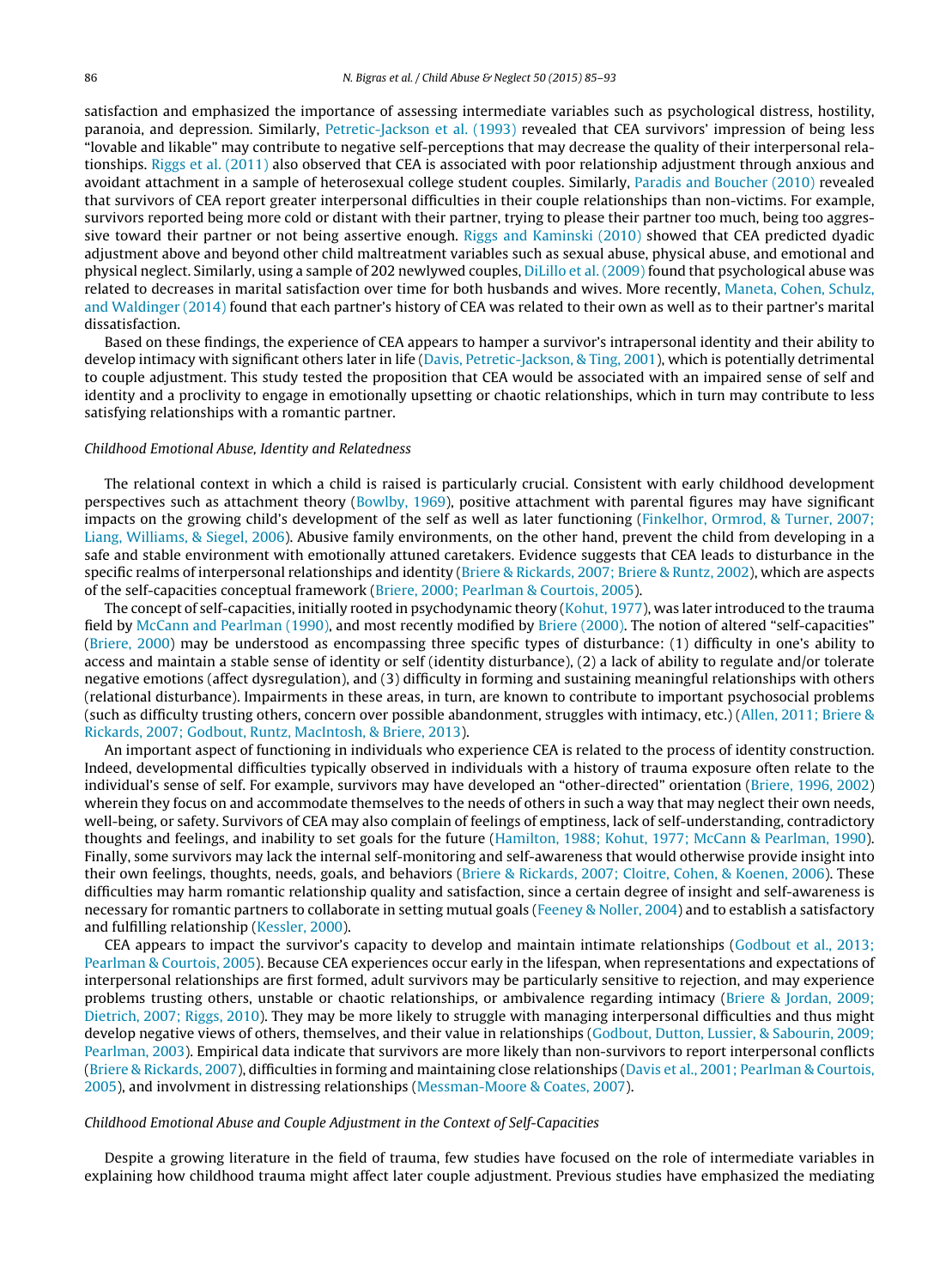role of maladapted schemas (e.g., distrust, fear of abandonment) in the relation between CEA and adjustment in adult relationships [\(Crawford](#page-7-0) [&](#page-7-0) [O'Dougherty](#page-7-0) [Wright,](#page-7-0) [2007;](#page-7-0) [Godbout](#page-7-0) et [al.,](#page-7-0) [2006;](#page-7-0) [Messman-Moore](#page-7-0) [&](#page-7-0) [Coates,](#page-7-0) [2007\).](#page-7-0) Yet, despite its relevance, a conceptual framework focused on self-capacities has rarely been used [\(Briere,](#page-7-0) [1996;](#page-7-0) [McCann](#page-7-0) [&](#page-7-0) [Pearlman,](#page-7-0) [1990\)](#page-7-0) to examine the mechanisms whereby CEA might influence couple adjustment.

In a study of the psychometric properties of the Inventory of Altered Self-Capacities [\(Briere,](#page-7-0) [2000\)](#page-7-0) across general population, clinical, and university samples, women rated themselves as having greater disturbance in self-capacities than did men [\(Briere](#page-7-0) [&](#page-7-0) [Runtz,](#page-7-0) [2002\).](#page-7-0) Similarly, [DiLillo](#page-7-0) et [al.](#page-7-0) [\(2007\)](#page-7-0) found that women but not men who experienced maltreatment endorsed more relationship difficulties compared to non-survivors. We hypothesized that problems with identity (i.e., lack of self-awareness, feelings of emptiness, suggestibility, contradictory thoughts and feelings) and relatedness (i.e., relationship challenges such as chaotic or emotionally upsetting relationships) would be particularly linked to CEA in women, which in turn is expected to influence on women's perception of their couple adjustment. Specifically, identity and relatedness are expected to mediate the link between CEA and adult couple adjustment in women. With the exception of [DiLillo](#page-7-0) et [al.](#page-7-0) [\(2009\)](#page-7-0) and [Maneta](#page-8-0) et [al.](#page-8-0) [\(2014\),](#page-8-0) few researchers have focused exclusively on CEA in relation to couple functioning. Therefore, the goal of this study is to examine the specific role of CEA in an integrative model of intrapersonal (identity) and interpersonal (interpersonal conflicts) variables to explain women's couple adjustment in adulthood. The complex potential relationships between CEA, identity, interpersonal conflicts, and couple adjustment suggest the benefit of a path-analytic approach, where a hypothesized model may be tested and all variables are taken into account simultaneously. Statistical analyses of this type, to test women's perception of couple adjustment in relation to CEA in a model integrative of self-capacities, have not been used thus far.

# **Method**

# Participants and Procedure

Participants were 184 women from a Francophone sample of the general population of Quebec who were over the age of 18 and involved in an intimate relationship for at least six months. Participants were recruited online through a link for the survey posted on a Facebook page dedicated to the study; an invitation to participate was also distributed through a listserv in Quebec for students, teachers, and other professionals associated with psychology. The questionnaire was hosted on the SurveyMonkey website. The study was described as a confidential and anonymous survey on past experiences of victimization, intrapersonal processes and relationships, and sexual functioning. Participation required 30–40 min. Participants were offered the opportunity to be entered into a prize draw for \$50CAN. The study was approved by the University Institutional Review Board.

The average participant was 28.2 years of age ( $Mdn = 26$ ;  $SD = 8.04$ ; range = 19–64 years). Most (90%) of the women identified as Canadian, while 7.1% as West Europeans, 1.1% as Africans, and 1.6% as South Americans. A majority were students (52.6%,  $n=82$ ), and 38% ( $n=58$ ) were employed full time. Close to half (47%,  $n=86$ ) of the women reported an average annual income below \$20,000 CAN and  $21\%$  (n=39) reported an income between \$20,000 and \$39,999 CAN. The majority of participants spoke French as their primary language (94%,  $n = 173$ ), 4% ( $n = 8$ ) spoke English as their primary language, and for 2% ( $n = 3$ ), Spanish was their primary language. Most participants were university educated: 38% ( $n = 69$ ) had completed an undergraduate degree and 41% ( $n = 75$ ) had completed a graduate degree. Regarding their marital status, 51% ( $n = 94$ ) of participants were in a relationship with a regular partner (but not living together), 34% ( $n = 63$ ) were in a common-law relationship (i.e., living together but not married), and  $15\%$  ( $n = 28$ ) were married. The average relationship duration was 4.6 years and ranged from six months to 36 years ( $SD = 5.6$ ).

#### Measures

Childhood Emotional Abuse. Indicators of CEA were derived from the short-form of the Early Trauma Inventory, self-report version (ETISR-SF; [Bremner,](#page-7-0) [Bolus,](#page-7-0) [&](#page-7-0) [Mayer,](#page-7-0) [2007\),](#page-7-0) plus items from previous studies of psychological abuse ([Briere](#page-7-0) [&](#page-7-0) [Runtz,](#page-7-0) [1988;](#page-7-0) [Godbout](#page-7-0) et [al.,](#page-7-0) [2006,](#page-7-0) [2009\).](#page-7-0) The items are thought to capture the general acts of commission that exemplify CEA [\(Briere](#page-7-0) et [al.,](#page-7-0) [2012\).](#page-7-0) For the purpose of the study, only a 3-item CEA scale was used ("Were you often put down or ridiculed?", "Were you often ignored or made to feel that you didn't count?", "Were you often told you were no good?"). Using a 7-point Likert scale  $(0$  = never; 6 = every day or almost every day) participants were asked to answer whether they experienced any of the 3 items in a typical year before the age of 18 by a parent or parental figure. The internal consistency reliability of the scale in the current sample was satisfactory ( $\alpha$  = .87). For the purpose of the current study, the items were summed and the scale was recoded dichotomously ( $0 = absent$ ;  $1 = at least one item of the scale was reported as present$ ).

Self-Capacities, Interpersonal Conflicts, and Identity. The 9-item Interpersonal Conflicts (IC) scale of the Inventory of Altered Self-Capacities (IASC; [Briere,](#page-7-0) [2000\)](#page-7-0) was used to assess interpersonal conflicts. This scale evaluates difficulties in relationships with others as well as the extent to which a person tends to be caught up in chaotic and emotionally upsetting relationships (e.g., "Not getting along with people", "Having a lot of ups and downs in your relationships with people"). The 9-item Identity Impairment (II) scale of the IASC was used to assess self-awareness and identity diffusion, which is "the tendency to confuse one's feelings, thoughts, or perspectives with those of others" [\(Briere](#page-7-0) [&](#page-7-0) [Runtz,](#page-7-0) [2002,](#page-7-0) p. 232). Items on the IC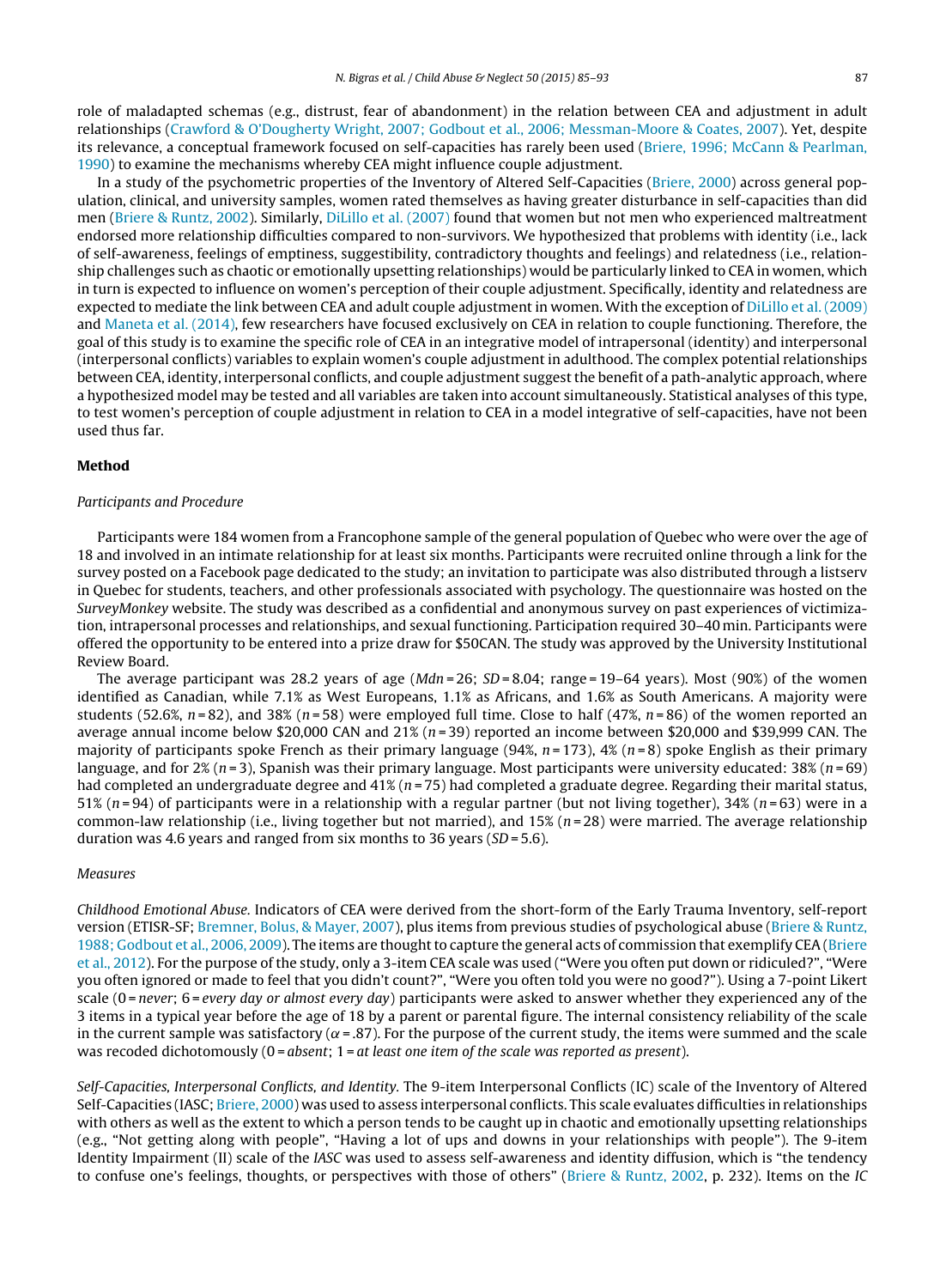and II scales are rated on a 5-point Likert scale (1=never;  $5 =$ very often) and total scores can range from 9 to 45. Higher scores reveal greater problems with self-capacities and a T-score of 70 or greater on each of the IASC scales indicates "clinically significantimpairment". For the purpose ofthis study,the IASC was translated into French following an agreement with the publisher (Psychological Assessment Resources; PAR). Once the translation was completed, a back-translation was conducted by a fluently bilingual individual without consulting the English version of the test. Then a back-translation was done and forwarded to PAR and to the author of the original English version for review and approval. The well-demonstrated psychometric qualities of the original version ([Briere](#page-7-0) [&](#page-7-0) [Runtz,](#page-7-0) [2002\)](#page-7-0) were replicated in the French-translation. Cronbach's  $\alpha$  values from the original scale: IC = .90, II = .93 in the normative sample ([Briere,](#page-7-0) [2000\)](#page-7-0) are comparable to those from the current sample: IC ( $\alpha$  = .87) and II ( $\alpha$  = .92).

Couple Adjustment. The 4-item Dyadic Adjustment Scale (DAS-4; [Sabourin,](#page-8-0) [Valois,](#page-8-0) [&](#page-8-0) [Lussier,](#page-8-0) [2005\)](#page-8-0) was used to assess level of relationship satisfaction. The DAS-4 is a standardized, abbreviated version of the 32-item DAS ( $\alpha$ =.94; [Spanier,](#page-8-0) [1976\)](#page-8-0) translated into French by [Baillargeon,](#page-7-0) [Dubois,](#page-7-0) [and](#page-7-0) [Marineau](#page-7-0) [\(1986\).](#page-7-0) The first three items of the DAS-4, rated on a six-point Likert scale ranging from zero (never) to five (always), are "How often have you considered divorce, separation, or terminating your relationship?" (reversed scored), "In general, how often do you think thatthings between you and your partner are going well?", and "Do you confide in your mate?". The fourth item is a general indicator of relationship happiness and is scaled on a seven-point Likert scale, ranging from zero (extremely unhappy) to six (perfectly happy). Global couple adjustment scores on the DAS-4 range from 0 to 21, with higher scores reflecting a higher level of satisfaction regarding the relationship. The shortened version of the DAS was used because it is less time consuming than the DAS-32, and provides equivalent internal consistency and predictive validity. A clinical cut-off of 13 is generally used to differentiate clinically significant distressed individuals from those who are satisfied with their relationship ([Sabourin](#page-8-0) et [al.,](#page-8-0) [2005\).](#page-8-0) Previously reported alphas for the DAS-4 ranged from .67 to .84 ([Brassard,](#page-7-0) [Lussier,](#page-7-0) [&](#page-7-0) [Shaver,](#page-7-0) [2009;](#page-7-0) [Peloquin](#page-7-0) [&](#page-7-0) [Lafontaine,](#page-7-0) [2010;](#page-7-0) [Sabourin](#page-7-0) et [al.,](#page-7-0) [2005\).](#page-7-0) In the present sample, Cronbach's  $\alpha$  was .73.

#### Data Analyses

Using SPSS 22, descriptive analyses were used to examine prevalence rates of CEA. Next, correlational analyses were conducted to assess the associations among the variables. Finally, path analyses were performed to test our hypothesized model, with CEA as the predictor, identity impairment and interpersonal conflicts as mediators, and women's perception of couple adjustment as the outcome variable. This method allows the examination of direct and indirect effects among potentially correlated variables [\(Kline,](#page-8-0) [2011\).](#page-8-0) Path analyses were conducted using Mplus, version 7 [\(Muthén](#page-8-0) [&](#page-8-0) [Muthén,](#page-8-0) [1998–2012\),](#page-8-0) which is especially useful as it accounts for missing data by using the full information maximum likelihood estimation. We used a cross-sectional design and the order of entry of variables was based on theoretical grounds (e.g., Self-Trauma Model; [Briere,](#page-7-0) [1996\)](#page-7-0) and temporal sequence (e.g., CEA would have been experienced before self-capacities had fully developed and before adult dyadic adjustment). Often adopted in the trauma literature (e.g., [Briere,](#page-7-0) [Hodges,](#page-7-0) [&](#page-7-0) [Godbout,](#page-7-0) [2010;](#page-7-0) [Godbout](#page-7-0) et [al.,](#page-7-0) [2009\)](#page-7-0) this theoretically grounded analytic strategy is also a routine statistical recommendation for path analysis and structural equation modeling [\(Byrne,](#page-7-0) [2013\).](#page-7-0)

The following indices were used to assess the overall model fit: the chi-square statistic, the comparative fit index (CFI; [Bentler,](#page-7-0) [1990\),](#page-7-0) and the root mean square error of approximation (RMSEA; [Steiger,](#page-8-0) [1990\).](#page-8-0) A non-statistically significant chisquare value, a CFI value of .90 or higher, and a RMSEA value below .06 with a 90% confidence interval ranging from .0 to .08 are indicators of good model fit ([Hu](#page-8-0) [&](#page-8-0) [Bentler,](#page-8-0) [1999\).](#page-8-0) Since chi-square tests are sensitive to sample size [\(Kline,](#page-8-0) [2011\),](#page-8-0) we also used the ratio of chi-square to degrees of freedom  $(X^2/df)$ . Values less than 5 indicate a satisfactory fit but a more conservative cut-off value of 3 is ideal [\(Ullman,](#page-8-0) [2001\).](#page-8-0) To examine the significance of indirect effects, we used 95% bootstrap confidence intervals ([MacKinnon](#page-8-0) [&](#page-8-0) [Fairchild,](#page-8-0) [2009\).](#page-8-0) This bias-corrected method is based on a distribution for the product of coefficients and generated confidence limits for the true value of the coefficient for the indirect effect. When zero is not within the confidence interval, the indirect effect is considered significant.

# **Results**

#### Childhood Emotional Abuse, Self-Capacities, and Couple Adjustment: Preliminary Analyses

Examination ofthe data indicated that all ofthe continuous variables were normally distributed. MANOVA was conducted to compare participants reporting CEA and those not reporting CEA, on identity impairment, interpersonal conflict, and couple adjustment. Findings revealed a statistically significant main effect of CEA (Wilk's Lambda ( $\lambda$ )= .96; F(3, 178)= 2.82;  $p = 0.04$ ;  $\eta^2 = 0.05$ ). Post hoc comparisons, means and standard deviations for interpersonal conflict, identity impairment, and couple adjustment (for participants with and without a history of CEA) as well as correlations among the variables are reported in [Table](#page-4-0) 1.

Descriptive analyses revealed a prevalence rate for CEA of  $43\%$  ( $n = 79$ ). Based on the clinical cut-off score of the DAS-4, among women with a history of CEA,  $34.2\%$  ( $n=28$ ) reported significant couple distress compared to  $29\%$  ( $n=29$ ) of women without a history of CEA,  $\chi^2(2)$  = 6.04, p = .05. Regarding the IC scale, 30% (n = 24) reported clinically significant difficulties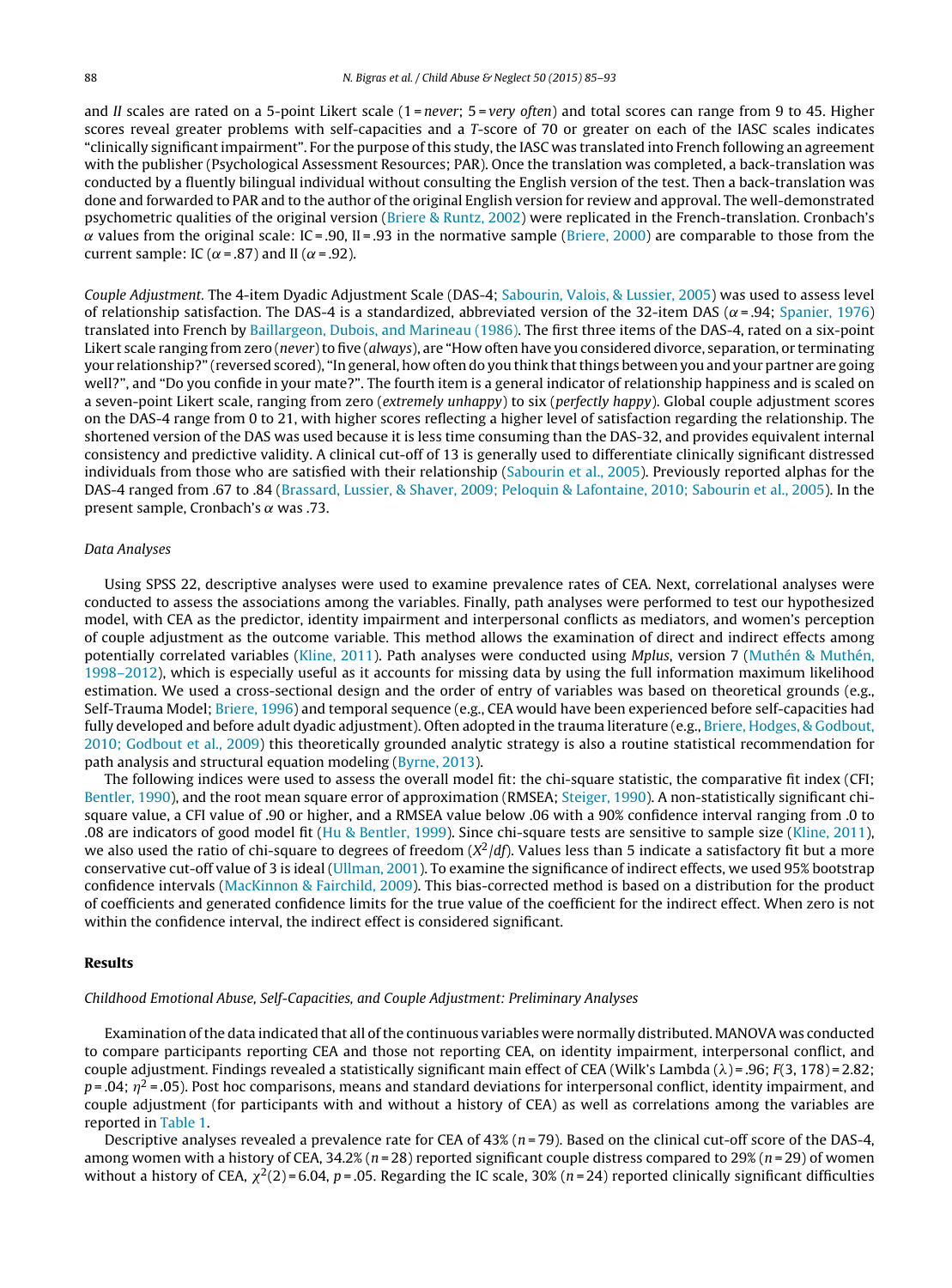<span id="page-4-0"></span>Means, standard deviations, and intercorrelations among child emotional abuse (CEA), interpersonal conflicts, identity, and couple adjustment in women.

| Variables                                                                              |                                                     | <b>CEA</b>                                       |                                                     | No-CEA               |                                           |                   |                                                               | <u>.</u>                                              |                     | -4.                      |
|----------------------------------------------------------------------------------------|-----------------------------------------------------|--------------------------------------------------|-----------------------------------------------------|----------------------|-------------------------------------------|-------------------|---------------------------------------------------------------|-------------------------------------------------------|---------------------|--------------------------|
|                                                                                        | M                                                   | <b>SD</b>                                        | Μ                                                   | SD                   |                                           |                   |                                                               |                                                       |                     |                          |
| 1. CEA<br>2. Interpersonal conflicts<br>3. Identity impairment<br>4. Couple adjustment | $\overline{\phantom{0}}$<br>17.77<br>16.01<br>12.92 | $\overline{\phantom{0}}$<br>5.55<br>7.30<br>3.23 | $\overline{\phantom{0}}$<br>16.00<br>13.88<br>13.88 | 4.65<br>5.29<br>2.89 | $5.54$ <sup>*</sup><br>$5.20^{*}$<br>4.44 | .30<br>.03<br>.02 | $\overline{\phantom{0}}$<br>.17<br>.17<br>$-.15$ <sup>*</sup> | $\qquad \qquad$<br>$.55^{**}$<br>$-.34$ <sup>**</sup> | -<br>$-.30^{\circ}$ | $\overline{\phantom{0}}$ |

Note: Correlations (N ranged between 182 and 184).

 $***p < .001$ .



**Fig. 1.** Path analytic model of childhood emotional abuse, self-capacities and couple adjustment (coefficient in brackets is the direct path before inclusion of intermediate variables).  $\mathbf{p} \leq 0.05$ ,  $\mathbf{p} \leq 0.01$  and  $\mathbf{p} \leq 0.001$ .

compared to 18% (n=18) of non-abused women,  $\chi^2(2) = 3.61$ , p = .16. Finally, 24% of women with a history of CEA (n=19) reported clinically significant identity impairment versus 12% (n = 12) of women without CEA,  $\chi^2(2) = 5.028$ , p = .07.

As expected, statistically significant correlations were observed between childhood CEA, identity impairment, interpersonal conflicts, and couple adjustment. The experience of CEA in childhood was positively associated with interpersonal conflicts and identity impairment, and negatively associated with couple adjustment. Interpersonal conflict and identity impairment were both negatively associated with couple adjustment (see Table 1).

#### Integrative Model

The main hypothesis was that greater interpersonal conflicts and identity impairment would mediate the link between CEA and couple adjustment in women. A test of the direct path from CEA to couple adjustment revealed a significant association ( $\beta$  = -.15, p = .03). After the inclusion of the mediators in the model, the direct path was no longer significant. The latter was thus removed in order to obtain an identified model allowing the computation of fit indices. This final model, as presented in Fig. 1, provided good fit to the data:  $X^2(1) = 1.50$ ,  $p = .22$ , Ratio  $X^2/df = 1.50$ , CFI = .99, RMSEA = .05, CI [.00, .21]. Path analyses showed that CEA was positively associated with identity impairment and interpersonal conflicts, which in turn were negatively associated with couple adjustment. Tests of the indirect effects indicated that the product of coefficients for the path from CEA to couple adjustment going through interpersonal conflicts ( $b = -0.26$ , 95% bootstrap CI =  $-0.64$ ,  $-0.04$ ) was significant. Similarly, the path from CEA to couple adjustment going through identity impairment ( $b = -17,95\%$  bootstrap CI = −.56, −.01) was also significant. Overall, the final model explained 13% of the variance in couple adjustment.

Because the dichotomous CEA variable does not take abuse severity into account, the model was also re-tested using a continuous CEA variable (i.e., sum of the three CEA items; range = 0–18). The direct path from CEA to couple adjustment  $(\beta = -19, p = .02)$ , was no longer significant after the inclusion of the mediators. The model fit indices were also satisfactory:  $X^2(1)$  = 2.75, p = .10, Ratio  $X^2/df$  = 2.75, CFI = .98, RMSEA = .10, CI [.00, .24]. This additional analysis confirmed that the model held independent of the measurement of CEA (i.e., dichotomous or continuous).

Based on previous studies suggesting that age and length of the relationship may be linked to couple adjustment (e.g., [Maneta](#page-8-0) et [al.,](#page-8-0) [2014;](#page-8-0) [Vaillancourt-Morel](#page-8-0) et [al.,](#page-8-0) [2015\),](#page-8-0) the data were examined accounting for those sociodemographic variables. Because age and length of relationship were highly correlated ( $r = .71$ ,  $p < .001$ ), they were tested separately. Results indicated that controlling for those variables did not change the significance or strength of the association between variables and resulted in satisfactory fit indices for both models; age:  $\chi^2(4)$  = 9.58, p = .05, Ratio  $\chi^2/df$  = 2.40, CFI = .95, RMSEA = .09, CI [.01, .16]; length of relationship:  $\chi^2(4) = 6.20$ , p = .18, Ratio  $\chi^2/df = 1.55$ , CFI = .97, RMSEA = .06, CI [.01, .13]. Thus the model held independent of age and length of the relationship.

 $\int_{A}^{b} p < .05$ .

 $p < 0.01$ .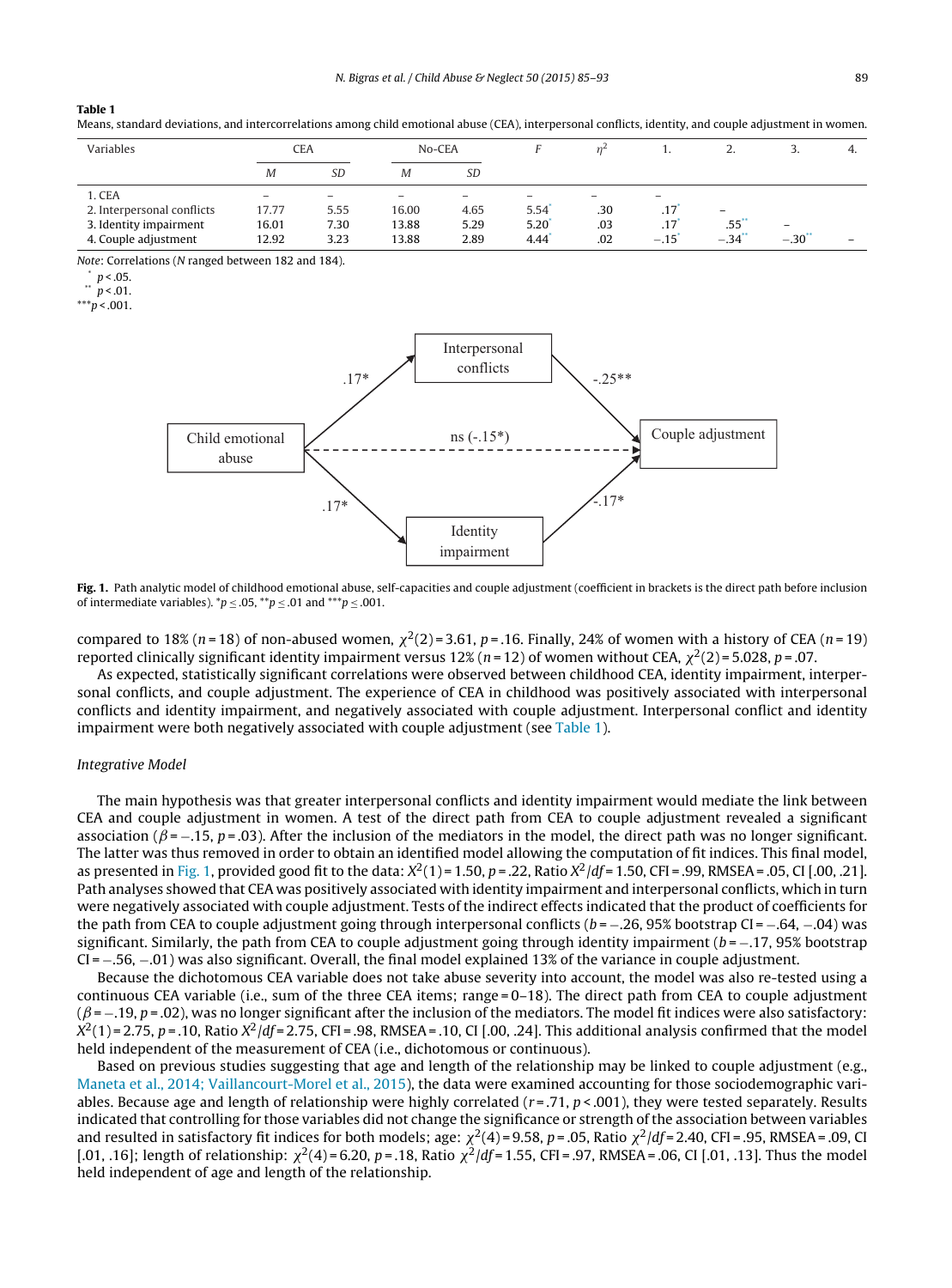# **Discussion**

Results supported our main hypothesis and indicate that CEA contributes to a greater sense of impaired identity and more interpersonal conflicts, which in turn are associated with poorer couple adjustment. Specifically, path analyses showed full mediation of the relation between CEA and women's report of couple adjustment through the hypothesized mediators. Our findings are consistent with the conclusions of [Perry](#page-8-0) et [al.](#page-8-0) [\(2007\),](#page-8-0) who observed that CEA is associated with later relationship dissatisfaction in adulthood. This is also consistent with prior research suggesting that child maltreatment, including emotional abuse, is associated with relationship dysfunction in women survivors [\(Colman](#page-7-0) [&](#page-7-0) [Widom,](#page-7-0) [2004\)](#page-7-0) and with intimacy problems ([DiLillo](#page-7-0) et [al.,](#page-7-0) [2007;](#page-7-0) [Mullen,](#page-7-0) [Martin,](#page-7-0) [Anderson,](#page-7-0) [Romans,](#page-7-0) [&](#page-7-0) [Herbison,](#page-7-0) [1996\).](#page-7-0) As suggested by [Briere](#page-7-0) [and](#page-7-0) [Scott](#page-7-0) [\(2014\),](#page-7-0) childhood maltreatment may prevent a child from developing adaptive strategies to cope with one's past adverse relationships. Hence, it might jeopardize the survivor's ability to fulfill normal developmental tasks such as the consolidation of one's identity, and the ability to form and maintain significant relationships with others in adulthood.

The present study illustrates the need, as emphasized by [Godbout](#page-7-0) et [al.](#page-7-0) [\(2013\),](#page-7-0) to merge individual and relational variables in complex models to accurately account for the development of relational distress. Findings suggest that emotional abuse experienced in childhood is linked to women's report of lower couple adjustment through an impaired sense of self. CEA involves actions that may convince a child that he or she is worthless, unlovable, or unwanted [\(Glaser,](#page-7-0) [2002\)](#page-7-0) and thus, may alter how a child construes his or her identity across the lifespan. [Mullen](#page-8-0) et [al.](#page-8-0) [\(1996\)](#page-8-0) showed that, in a comparison of the effects of three different types of childhood abuse, adults with a history of CEA had poorer selfesteem than adults reporting either physical or sexual abuse in childhood. Our findings are also consistent with those of the landmark study of [Briere](#page-7-0) [and](#page-7-0) [Runtz](#page-7-0) [\(1990\)](#page-7-0) who found a unique association between self-reported CEA and low self-esteem when controlling for other forms of childhood abuse, including sexual and physical abuse. Our results are also consistent with the findings of [Teicher,](#page-8-0) [Samson,](#page-8-0) [Polcari,](#page-8-0) [and](#page-8-0) [McGreenery](#page-8-0) [\(2006\)](#page-8-0) who highlighted the particularly deleterious effects of parental verbal aggression on dissociation, limbic irritability, depression, and anger–hostility, in comparison to other types of child maltreatment. The current results also suggest that CEA may trigger a negative style of interpersonal communication, which may promote interpersonal conflicts. This interpersonal deficiency might become integrated as a pattern of responses that are carried over into subsequent relationships. Thereby, it could be that this particular behavioral response could occur within the romantic relationship and result in less satisfying couple adjustment.

Since CEA frequently involves repeated negative messages that become internalized, thus inducing in the survivor the perception of being fundamentally flawed, unlovable, and unworthy ([Hart](#page-7-0) et [al.,](#page-7-0) [2002\),](#page-7-0) it may therefore contribute to negative self-esteem ([Briere](#page-7-0) [&](#page-7-0) [Rickards,](#page-7-0) [2007;](#page-7-0) [Feiring,](#page-7-0) [2005;](#page-7-0) [Paivio](#page-7-0) [&](#page-7-0) [Pascual-Leone,](#page-7-0) [2010\),](#page-7-0) feelings of ineffectiveness, and feeling unimportant and unlikely to be understood by others [\(Courtois](#page-7-0) [&](#page-7-0) [Ford,](#page-7-0) [2009\).](#page-7-0) Ultimately, the lack of acknowledgment of one's own value, that is inherent in CEA, is potentially detrimental to couple adjustment and satisfaction as the survivor might not feel that he or she is deserving of love or of having a satisfying relationship ([Feeney](#page-7-0) [&](#page-7-0) [Noller,](#page-7-0) [2004\).](#page-7-0) The emotional abuse survivor may have negative expectations of intimate relationships ([Pearlman](#page-8-0) [&](#page-8-0) [Courtois,](#page-8-0) [2005\)](#page-8-0) and these might also contribute to the likelihood of experiencing romantic relationship difficulties. CEA survivors might not have enough confidence in their own value to pay attention to or be aware of their sense of self. However, having such insight into their own feelings, thoughts, and behaviors [\(Briere](#page-7-0) [&](#page-7-0) [Rickards,](#page-7-0) [2007;](#page-7-0) [Cloitre](#page-7-0) et [al.,](#page-7-0) [2006\)](#page-7-0) has been found to be important for the establishment of satisfactory and fulfilling relationships [\(Kessler,](#page-8-0) [2000\).](#page-8-0)

Regarding interpersonal conflicts, undergoing emotional maltreatment in childhood may hamper the acquisition of a set of relational skills necessary to form and maintain stable and fulfilling relationships, to cope effectively with the challenges and disagreements that inevitably occur within intimate relationships, and to relate to others in healthy ways [\(Pearlman](#page-8-0) [&](#page-8-0) [Courtois,](#page-8-0) [2005\).](#page-8-0) This is especially relevant for the relationship with one's romantic partner. Survivors of early adverse relational experiences are also inclined to develop representations of others as being rejecting and untrustworthy [\(Godbout,](#page-7-0) [Briere,](#page-7-0) [Sabourin,](#page-7-0) [&](#page-7-0) [Lussier,](#page-7-0) [2014\).](#page-7-0) These negative perceptions of others are likely to apply to the intimate partner as well, who may be perceived as being unavailable, unsatisfying, and unwilling to respond to the survivor's relational needs.

These perceptions as well as increased levels of interpersonal conflicts are often observed in individuals with insecure attachment([Collins,](#page-7-0) [1996;](#page-7-0) [Mikulincer](#page-7-0) [&](#page-7-0) [Shaver,](#page-7-0) [2007\).](#page-7-0) Despite the factthat attachment representations were not specifically studied in the current study, early definitions of adult attachment suggest some similarities among the latter concept and interpersonal conflicts. First, minimizing interpersonal conflicts involves an ability to relate positively to others and to be able to maintain these significant relationships, which may imply the presence of greater attachment security. Second, attachment insecurities, both abandonment anxiety and avoidance of intimacy, are known to contribute to a variety of coping strategies [\(Pietromonaco,](#page-8-0) [Greenwood,](#page-8-0) [&](#page-8-0) [Feldman](#page-8-0) [Barrett,](#page-8-0) [2004\)](#page-8-0) that may in turn, result in an increase in interpersonal conflicts. Indeed, experts in the field of adult attachment and couple adjustment acknowledge that attachment insecurity is positively associated with poorer couple adjustment (for a review see [Mikulincer](#page-8-0) [&](#page-8-0) [Shaver,](#page-8-0) [2007\).](#page-8-0) In addition to its contribution to ongoing attachment andrelationaldifficulties, anegative self-appraisal couldseverelyhamper or evendeflectthe individual's life course, including the ability to relate to others in healthy ways ([Pearlman](#page-8-0) [&](#page-8-0) [Courtois,](#page-8-0) [2005\)](#page-8-0) and especially, to romantic partners.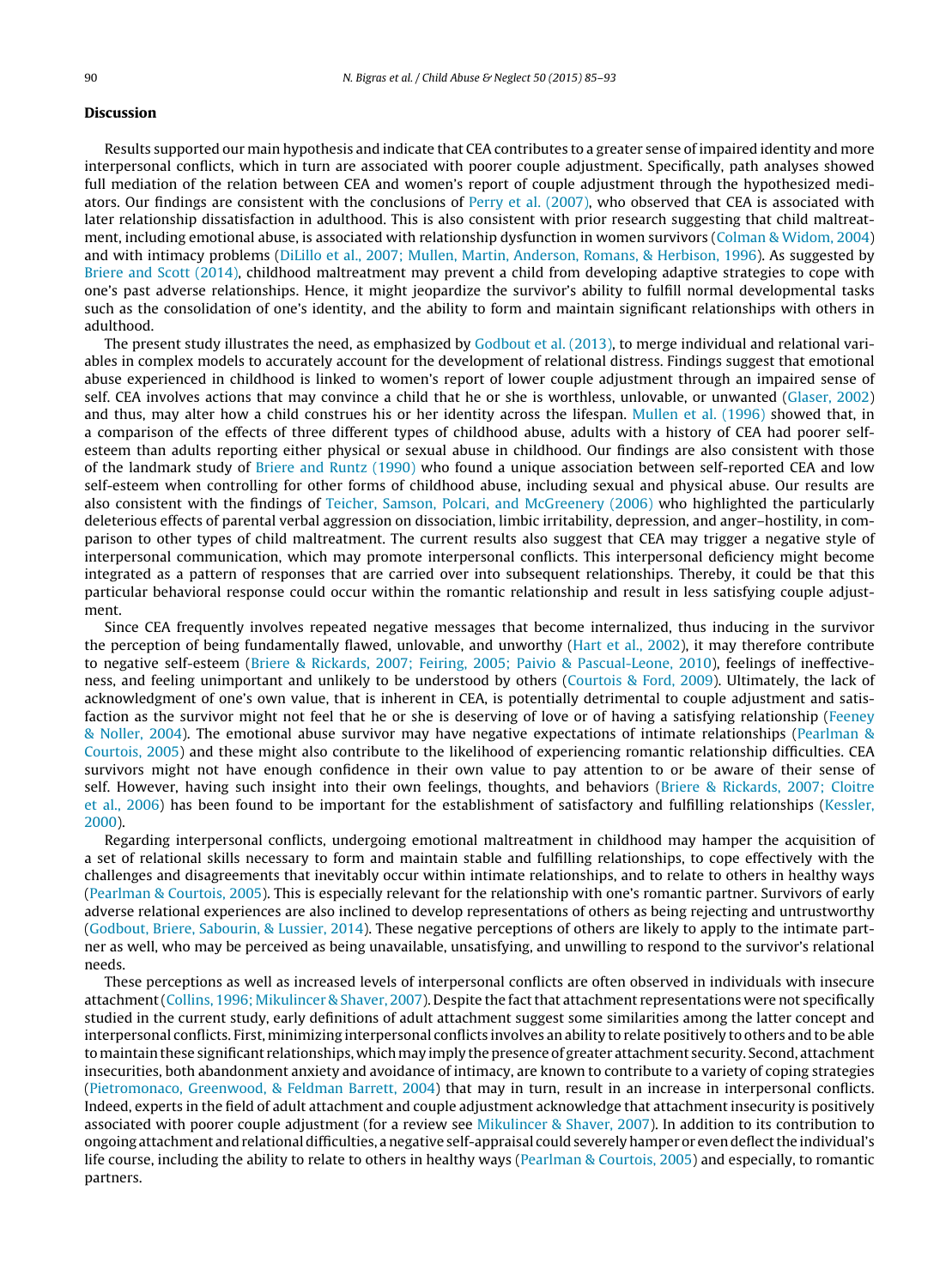## Strengths and Limitations

The conclusions derived from this study must be tempered by consideration of certain inherent limitations. First, the cross-sectional nature of this study precludes causal conclusions that would be confirmed only in strong methodological longitudinal studies. Other limitations are that only the women's perspective on the relationship was examined, the absence of a comparison of men's and women's experiences of CEA and couple functioning, as well as comparisons across different races/ethnicities, which further studies should examine. Also, the retrospective design may have contributed to biases in recall of childhood adverse experiences. A flaw that is also noteworthy to mention is that only half of women in the sample are in live-in relationships whereas it is likely that trauma-related issues experienced within couples might be much more significant once they live together. Nonetheless, this study also has some strengths that are worth mentioning. To our knowledge, it is one of the first studies to highlight the important contribution of CEA and its deleterious effect on couple adjustment through dimensions of the self-capacities framework [\(Briere](#page-7-0) [&](#page-7-0) [Runtz,](#page-7-0) [2002;](#page-7-0) [McCann](#page-7-0) [&](#page-7-0) [Pearlman,](#page-7-0) [1990\).](#page-7-0) It is also noteworthy to mention that for the outcomes examined, the variance explained by the model is modest. Moreover, CEA is a distal factor for the studied outcomes, suggesting that other, perhaps more proximal, intervening factors that were not measured in this study may have a significant contribution in our model (e.g., attachment processes, communication skills). However, our study highlights the complex interplay between several potential mediators in our attempts to understand the effects of emotional abuse in childhood on women's later report of couple adjustment, which is consistent with the idea that couple adjustment has multiple determinants. For these reasons, it is crucial to conduct additional studies in order to better highlight the mechanisms that contribute to poorer couple adjustment in those with a history of childhood maltreatment.

#### Practical Implications

Increasing our knowledge and understanding of potential markers of couple dissatisfaction is crucial. In adulthood, the couple relationship often becomes the main attachment bond to which an individual refers when experiencing distress [\(Kiecolt-Glaser](#page-8-0) [&](#page-8-0) [Newton,](#page-8-0) [2001;](#page-8-0) [Slatcher,](#page-8-0) [2010\).](#page-8-0) The benefits of being involved in a romantic relationship have been largely documented: increased general well-being [\(Dush](#page-7-0) [&](#page-7-0) [Amato,](#page-7-0) [2005\),](#page-7-0) better overall health ([Burman](#page-7-0) [&](#page-7-0) [Margolin,](#page-7-0) [1992\),](#page-7-0) and lower mortality rates (see [Kiecolt-Glaser](#page-8-0) [&](#page-8-0) [Newton,](#page-8-0) [2001\).](#page-8-0) On the contrary, dissatisfaction with one's relationship can become an important stressor that exacerbates difficulties in other life domains [\(Kiecolt-Glaser](#page-8-0) [&](#page-8-0) [Newton,](#page-8-0) [2001;](#page-8-0) [Slatcher,](#page-8-0) [2010\).](#page-8-0) The current findings support the importance of examining the determinants of couple adjustment as negative early interpersonal life events such as child abuse, can prevent one's capacity to assume appropriate adult roles in intimate relationships ([Godbout](#page-7-0) et [al.,](#page-7-0) [2009\)](#page-7-0) and potentially decrease couple satisfaction.

Prior research and findings from the current study indicate that survivors of CEA are at risk of developing an impaired sense of self or negative self-appraisal as well interpersonal difficulties that may affect couple adjustment. Furthermore, interest in intermediate variables, such as relatedness and identity, can help researchers and clinicians gain insight into potential targets for intervention. In particular, self-capacities may be key intervention targets with individual survivors as well as couples in which one partner has experienced CEA. Given the current results, treatment that builds on or reinforces a positive sense of self (e.g., [Briere](#page-7-0) [&](#page-7-0) [Scott,](#page-7-0) [2014;](#page-7-0) [Cloitre](#page-7-0) et [al.,](#page-7-0) [2006;](#page-7-0) [Fonagy](#page-7-0) [&](#page-7-0) [Bateman,](#page-7-0) [2006;](#page-7-0) [Yeomans,](#page-7-0) [Clarkin,](#page-7-0) [&](#page-7-0) [Kernberg,](#page-7-0) [2015\)](#page-7-0) and that enhances relational skills (e.g., [Linehan,](#page-8-0) [1993;](#page-8-0) [Paivio](#page-8-0) [&](#page-8-0) [Pascual-Leone,](#page-8-0) [2010\)](#page-8-0) are likely to benefit women survivors' dyadic adjustment.

Also, data suggestthat clinicians working with survivors of CEAshould assess for symptoms typical of borderline personality disorder (BPD), such as affect dysregulation, impulsivity, suicidality,feelings of emptiness and other identity impairments, chronic interpersonal difficulties, abandonment issues, anger, and dissociation. Indeed, [Kuo,](#page-8-0) [Khoury,](#page-8-0) [Metcalfe,](#page-8-0) [Fitzpatrick,](#page-8-0) [and](#page-8-0) [Goodwill](#page-8-0) [\(2014\)](#page-8-0) found that even when controlling for other types of childhood abuse, CEA was uniquely associated with the severity of BPD features. Clinicians and researchers have documented the overlap between effects of childhood maltreatment and symptoms of BPD, and have questioned whether BPD was the most appropriate diagnosis to reflect the complex symptomatology of survivors, and on which to base treatments (see [MacIntosh,](#page-8-0) [Godbout,](#page-8-0) [&](#page-8-0) [Dubash,](#page-8-0) [2015,](#page-8-0) for a critical review). A transdiagnostic, patient-tailored approach based on observed clinical complexity, common to traumasurvivors and those diagnosed with BPD is recommended. Treatment would target deficits in self-capacities that underlie the development of couple difficulties, using approaches that would increase affect regulation skills, reduce experiential avoidance, and promote identity integration [\(Cloitre,](#page-7-0) [2015;](#page-7-0) [MacIntosh](#page-7-0) et [al.,](#page-7-0) [2015\).](#page-7-0)

Finally, this project offers a new way to conceptualize the effects of CEA by examining report of couple adjustment in women survivors; that is, it suggests the importance of looking beyond an examination of trauma symptoms and the way that survivors cope and instead to examine the way they relate to others and how they define themselves. By focusing clinical treatment on strengthening survivors' sense of self as well as improving their ability to form and maintain relationships, therapists who provide empathic human contact, validation, and a safe environment[\(Briere](#page-7-0) et [al.,](#page-7-0) [2010;](#page-7-0) [Briere](#page-7-0) [&](#page-7-0) [Scott,](#page-7-0) [2014\),](#page-7-0) can help women who experienced emotional abuse in childhood develop a wider repertoire of emotional and behavioral responses that would allow them to experience more satisfying intimate relationships. With the therapist and eventually the partner's support, this validating context might gradually allow the restructuring of internalized relational patterns and foster the development of new, positive relationships, so that the women's interpersonal lives can become less interpersonally chaotic and ultimately more fulfilling.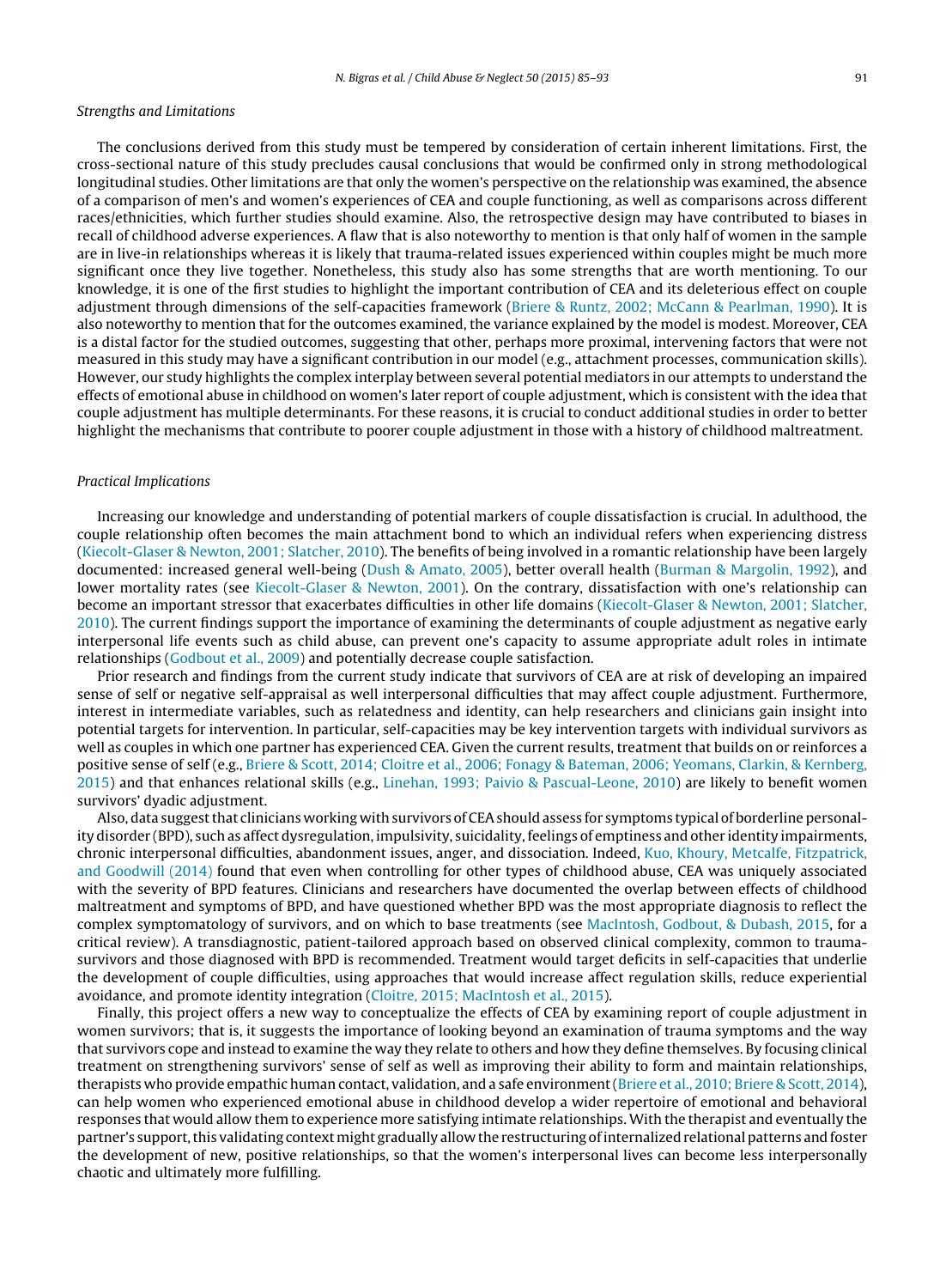# <span id="page-7-0"></span>**References**

- Allen, B. (2011). Childhood psychological abuse and adult aggression: The mediating role of self-capacities. Journal of Interpersonal Violence, 26(10), 2093–2110. [http://dx.doi.org/10.1177/0886260510383035](dx.doi.org/10.1177/0886260510383035)
- Baillargeon, J., Dubois, G., & Marineau, R. (1986). Traduction française de l'Échelle d'ajustement dyadique [French translation of the Dyadic Adjustment Scale]. Canadian Journal of Behavioural Science/Revue canadienne des sciences du comportement, 18(1), 25–34. [http://dx.doi.org/10.1037/h0079949](dx.doi.org/10.1037/h0079949)

Barnett, O. W., Miller-Perrin, C. L., & Perrin, R. D. (2005). [Family](http://refhub.elsevier.com/S0145-2134(15)00238-0/sbref0015) [violence](http://refhub.elsevier.com/S0145-2134(15)00238-0/sbref0015) [across](http://refhub.elsevier.com/S0145-2134(15)00238-0/sbref0015) [the](http://refhub.elsevier.com/S0145-2134(15)00238-0/sbref0015) [lifespan:](http://refhub.elsevier.com/S0145-2134(15)00238-0/sbref0015) [An](http://refhub.elsevier.com/S0145-2134(15)00238-0/sbref0015) [introduction](http://refhub.elsevier.com/S0145-2134(15)00238-0/sbref0015)[.](http://refhub.elsevier.com/S0145-2134(15)00238-0/sbref0015) [Thousand](http://refhub.elsevier.com/S0145-2134(15)00238-0/sbref0015) [Oaks:](http://refhub.elsevier.com/S0145-2134(15)00238-0/sbref0015) [SAGE](http://refhub.elsevier.com/S0145-2134(15)00238-0/sbref0015) [Publications.](http://refhub.elsevier.com/S0145-2134(15)00238-0/sbref0015) Bentler, P. M. (1990). [Comparative](http://refhub.elsevier.com/S0145-2134(15)00238-0/sbref0020) [fit](http://refhub.elsevier.com/S0145-2134(15)00238-0/sbref0020) [indices](http://refhub.elsevier.com/S0145-2134(15)00238-0/sbref0020) [in](http://refhub.elsevier.com/S0145-2134(15)00238-0/sbref0020) [structural](http://refhub.elsevier.com/S0145-2134(15)00238-0/sbref0020) [models.](http://refhub.elsevier.com/S0145-2134(15)00238-0/sbref0020) [Psychological](http://refhub.elsevier.com/S0145-2134(15)00238-0/sbref0020) [Bulletin](http://refhub.elsevier.com/S0145-2134(15)00238-0/sbref0020)[,](http://refhub.elsevier.com/S0145-2134(15)00238-0/sbref0020) [107](http://refhub.elsevier.com/S0145-2134(15)00238-0/sbref0020)[,](http://refhub.elsevier.com/S0145-2134(15)00238-0/sbref0020) [38](http://refhub.elsevier.com/S0145-2134(15)00238-0/sbref0020)–[246.](http://refhub.elsevier.com/S0145-2134(15)00238-0/sbref0020)

Bowlby, J. (1969). [Attachment](http://refhub.elsevier.com/S0145-2134(15)00238-0/sbref0025) [and](http://refhub.elsevier.com/S0145-2134(15)00238-0/sbref0025) [loss.](http://refhub.elsevier.com/S0145-2134(15)00238-0/sbref0025) [1.](http://refhub.elsevier.com/S0145-2134(15)00238-0/sbref0025) [Attachment](http://refhub.elsevier.com/S0145-2134(15)00238-0/sbref0025)[.](http://refhub.elsevier.com/S0145-2134(15)00238-0/sbref0025) [New](http://refhub.elsevier.com/S0145-2134(15)00238-0/sbref0025) [York:](http://refhub.elsevier.com/S0145-2134(15)00238-0/sbref0025) [Basic](http://refhub.elsevier.com/S0145-2134(15)00238-0/sbref0025) [Books.](http://refhub.elsevier.com/S0145-2134(15)00238-0/sbref0025)

- Brassard, A., Lussier, Y., & Shaver, P. R. (2009). Attachment, perceived conflict, and couple satisfaction: Test of a mediational dyadic model. Family Relations, 58(5), 634–646. [http://dx.doi.org/10.1111/j.1741-3729.2009.00580.x](dx.doi.org/10.1111/j.1741-3729.2009.00580.x)
- Bremner, J. D., Bolus, R., & Mayer, E. A. (2007). Psychometric properties of the early trauma inventory-self report. Journal of Nervous and Mental Disease, 195(3), 211–218. [http://dx.doi.org/10.1097/01.nmd.0000243824.84651.6c](dx.doi.org/10.1097/01.nmd.0000243824.84651.6c)
- Briere, J. (1996). [A](http://refhub.elsevier.com/S0145-2134(15)00238-0/sbref0040) [self-trauma](http://refhub.elsevier.com/S0145-2134(15)00238-0/sbref0040) [model](http://refhub.elsevier.com/S0145-2134(15)00238-0/sbref0040) [for](http://refhub.elsevier.com/S0145-2134(15)00238-0/sbref0040) [treating](http://refhub.elsevier.com/S0145-2134(15)00238-0/sbref0040) [adult](http://refhub.elsevier.com/S0145-2134(15)00238-0/sbref0040) [survivors](http://refhub.elsevier.com/S0145-2134(15)00238-0/sbref0040) [of](http://refhub.elsevier.com/S0145-2134(15)00238-0/sbref0040) [severe](http://refhub.elsevier.com/S0145-2134(15)00238-0/sbref0040) [child](http://refhub.elsevier.com/S0145-2134(15)00238-0/sbref0040) [abuse.](http://refhub.elsevier.com/S0145-2134(15)00238-0/sbref0040) [In](http://refhub.elsevier.com/S0145-2134(15)00238-0/sbref0040) [J.](http://refhub.elsevier.com/S0145-2134(15)00238-0/sbref0040) [Briere,](http://refhub.elsevier.com/S0145-2134(15)00238-0/sbref0040) [L.](http://refhub.elsevier.com/S0145-2134(15)00238-0/sbref0040) [Berliner,](http://refhub.elsevier.com/S0145-2134(15)00238-0/sbref0040) J. [A.](http://refhub.elsevier.com/S0145-2134(15)00238-0/sbref0040) [Bulkley,](http://refhub.elsevier.com/S0145-2134(15)00238-0/sbref0040) [C.](http://refhub.elsevier.com/S0145-2134(15)00238-0/sbref0040) [Jenny,](http://refhub.elsevier.com/S0145-2134(15)00238-0/sbref0040) [&](http://refhub.elsevier.com/S0145-2134(15)00238-0/sbref0040) [T.](http://refhub.elsevier.com/S0145-2134(15)00238-0/sbref0040) [Reid](http://refhub.elsevier.com/S0145-2134(15)00238-0/sbref0040) [\(Eds.\),](http://refhub.elsevier.com/S0145-2134(15)00238-0/sbref0040) [The](http://refhub.elsevier.com/S0145-2134(15)00238-0/sbref0040) [APSAC](http://refhub.elsevier.com/S0145-2134(15)00238-0/sbref0040) [handbook](http://refhub.elsevier.com/S0145-2134(15)00238-0/sbref0040) [on](http://refhub.elsevier.com/S0145-2134(15)00238-0/sbref0040) [child](http://refhub.elsevier.com/S0145-2134(15)00238-0/sbref0040) [maltreatment](http://refhub.elsevier.com/S0145-2134(15)00238-0/sbref0040) [\(p.](http://refhub.elsevier.com/S0145-2134(15)00238-0/sbref0040) [449\).](http://refhub.elsevier.com/S0145-2134(15)00238-0/sbref0040) [United](http://refhub.elsevier.com/S0145-2134(15)00238-0/sbref0040) [States:](http://refhub.elsevier.com/S0145-2134(15)00238-0/sbref0040) [Sage](http://refhub.elsevier.com/S0145-2134(15)00238-0/sbref0040) [Publications.](http://refhub.elsevier.com/S0145-2134(15)00238-0/sbref0040)
- Briere, J. (2000). [Inventory](http://refhub.elsevier.com/S0145-2134(15)00238-0/sbref0045) [of](http://refhub.elsevier.com/S0145-2134(15)00238-0/sbref0045) [Altered](http://refhub.elsevier.com/S0145-2134(15)00238-0/sbref0045) [Self](http://refhub.elsevier.com/S0145-2134(15)00238-0/sbref0045) [Capacities](http://refhub.elsevier.com/S0145-2134(15)00238-0/sbref0045) [\(IASC\)](http://refhub.elsevier.com/S0145-2134(15)00238-0/sbref0045)[.](http://refhub.elsevier.com/S0145-2134(15)00238-0/sbref0045) [Odessa,](http://refhub.elsevier.com/S0145-2134(15)00238-0/sbref0045) [FL:](http://refhub.elsevier.com/S0145-2134(15)00238-0/sbref0045) [Psychological](http://refhub.elsevier.com/S0145-2134(15)00238-0/sbref0045) [Assessment](http://refhub.elsevier.com/S0145-2134(15)00238-0/sbref0045) [Resources.](http://refhub.elsevier.com/S0145-2134(15)00238-0/sbref0045)
- Briere, J. (2002). [Treating](http://refhub.elsevier.com/S0145-2134(15)00238-0/sbref0050) [adult](http://refhub.elsevier.com/S0145-2134(15)00238-0/sbref0050) [survivors](http://refhub.elsevier.com/S0145-2134(15)00238-0/sbref0050) [of](http://refhub.elsevier.com/S0145-2134(15)00238-0/sbref0050) [severe](http://refhub.elsevier.com/S0145-2134(15)00238-0/sbref0050) [childhood](http://refhub.elsevier.com/S0145-2134(15)00238-0/sbref0050) [abuse](http://refhub.elsevier.com/S0145-2134(15)00238-0/sbref0050) [and](http://refhub.elsevier.com/S0145-2134(15)00238-0/sbref0050) [neglect:](http://refhub.elsevier.com/S0145-2134(15)00238-0/sbref0050) [Further](http://refhub.elsevier.com/S0145-2134(15)00238-0/sbref0050) [development](http://refhub.elsevier.com/S0145-2134(15)00238-0/sbref0050) of [an](http://refhub.elsevier.com/S0145-2134(15)00238-0/sbref0050) [integrative](http://refhub.elsevier.com/S0145-2134(15)00238-0/sbref0050) [model.](http://refhub.elsevier.com/S0145-2134(15)00238-0/sbref0050) [In](http://refhub.elsevier.com/S0145-2134(15)00238-0/sbref0050) [J.](http://refhub.elsevier.com/S0145-2134(15)00238-0/sbref0050) [E.](http://refhub.elsevier.com/S0145-2134(15)00238-0/sbref0050) [B.](http://refhub.elsevier.com/S0145-2134(15)00238-0/sbref0050) [Myers,](http://refhub.elsevier.com/S0145-2134(15)00238-0/sbref0050) [L.](http://refhub.elsevier.com/S0145-2134(15)00238-0/sbref0050) [Berliner,](http://refhub.elsevier.com/S0145-2134(15)00238-0/sbref0050) [J.](http://refhub.elsevier.com/S0145-2134(15)00238-0/sbref0050) [Briere,](http://refhub.elsevier.com/S0145-2134(15)00238-0/sbref0050) [C.](http://refhub.elsevier.com/S0145-2134(15)00238-0/sbref0050) [T.](http://refhub.elsevier.com/S0145-2134(15)00238-0/sbref0050) [Hendrix,](http://refhub.elsevier.com/S0145-2134(15)00238-0/sbref0050) [T.](http://refhub.elsevier.com/S0145-2134(15)00238-0/sbref0050) [Reid,](http://refhub.elsevier.com/S0145-2134(15)00238-0/sbref0050) [&](http://refhub.elsevier.com/S0145-2134(15)00238-0/sbref0050) [C.](http://refhub.elsevier.com/S0145-2134(15)00238-0/sbref0050) [Jenny](http://refhub.elsevier.com/S0145-2134(15)00238-0/sbref0050) [\(Eds.\),](http://refhub.elsevier.com/S0145-2134(15)00238-0/sbref0050) [The](http://refhub.elsevier.com/S0145-2134(15)00238-0/sbref0050) [APSAC](http://refhub.elsevier.com/S0145-2134(15)00238-0/sbref0050) [handbook](http://refhub.elsevier.com/S0145-2134(15)00238-0/sbref0050) [on](http://refhub.elsevier.com/S0145-2134(15)00238-0/sbref0050) [child](http://refhub.elsevier.com/S0145-2134(15)00238-0/sbref0050) [maltreatment](http://refhub.elsevier.com/S0145-2134(15)00238-0/sbref0050)[.](http://refhub.elsevier.com/S0145-2134(15)00238-0/sbref0050) [Newbury](http://refhub.elsevier.com/S0145-2134(15)00238-0/sbref0050) [Park,](http://refhub.elsevier.com/S0145-2134(15)00238-0/sbref0050) [CA:](http://refhub.elsevier.com/S0145-2134(15)00238-0/sbref0050) [SAGE](http://refhub.elsevier.com/S0145-2134(15)00238-0/sbref0050) [Publications.](http://refhub.elsevier.com/S0145-2134(15)00238-0/sbref0050)
- Briere, J., Godbout, N., & Runtz, M. (2012). The psychological maltreatment review (PMR): Initial reliability and association with insecure attachment in adults. Journal of Aggression, Maltreatment & Trauma, 21(3), 300–320. [http://dx.doi.org/10.1080/10926771.2012.659801](dx.doi.org/10.1080/10926771.2012.659801)
- Briere, J., Hodges, M., & Godbout, N. (2010). Traumatic stress, affect dysregulation, and dysfunctional avoidance: A structural equation model. Journal of Traumatic Stress, 23(6), 767–774. [http://dx.doi.org/10.1002/jts.20578](dx.doi.org/10.1002/jts.20578)
- Briere, J., & Jordan, C. E. (2009). Childhood maltreatment, intervening variables, and adult psychological difficulties in women: An overview. Trauma, Violence, & Abuse, 10(4), 375–388. [http://dx.doi.org/10.1177/1524838009339757](dx.doi.org/10.1177/1524838009339757)
- Briere, J., Madni, L. A., & Godbout, N. (2015). Recent suicidality in the general population: Multivariate association with childhood maltreatment and adult victimization. Journal of Interpersonal Violence, [http://dx.doi.org/10.1177/0886260515584339](dx.doi.org/10.1177/0886260515584339)
- Briere, J., & Rickards, S. (2007). Self-awareness, affect regulation, and relatedness: Differential sequels of childhood versus adult victimization experiences. Journal of Nervous and Mental Disease, 195(6), 497–503. [http://dx.doi.org/10.1097/NMD.0b013e31803044e2](dx.doi.org/10.1097/NMD.0b013e31803044e2)
- Briere, J., & Runtz, M. (1988). Multivariate correlates of childhood psychological and physical maltreatment among university women. Child Abuse & Neglect, 12(3), 331–341. [http://dx.doi.org/10.1016/0145-2134\(88\)90046-4](dx.doi.org/10.1016/0145-2134(88)90046-4)
- Briere, J., & Runtz, M. (1990). Differential adult symptomatology associated with three types of child abuse histories. Child Abuse & Neglect, 14(3), 357-364. [http://dx.doi.org/10.1016/0145-2134\(90\)90007-G](dx.doi.org/10.1016/0145-2134(90)90007-G)
- Briere, J., & Runtz, M. (2002). The Inventory of Altered Self-Capacities (IASC): A standardized measure of identity, affect regulation, and relationship disturbance. Assessment, 9(3), 230–239. [http://dx.doi.org/10.1177/1073191102009003002](dx.doi.org/10.1177/1073191102009003002)
- Briere, J., & Scott, C. (2014). [Principles](http://refhub.elsevier.com/S0145-2134(15)00238-0/sbref0095) [of](http://refhub.elsevier.com/S0145-2134(15)00238-0/sbref0095) [trauma](http://refhub.elsevier.com/S0145-2134(15)00238-0/sbref0095) [therapy:](http://refhub.elsevier.com/S0145-2134(15)00238-0/sbref0095) [A](http://refhub.elsevier.com/S0145-2134(15)00238-0/sbref0095) [guide](http://refhub.elsevier.com/S0145-2134(15)00238-0/sbref0095) [to](http://refhub.elsevier.com/S0145-2134(15)00238-0/sbref0095) [symptoms,](http://refhub.elsevier.com/S0145-2134(15)00238-0/sbref0095) [evaluation,](http://refhub.elsevier.com/S0145-2134(15)00238-0/sbref0095) [and](http://refhub.elsevier.com/S0145-2134(15)00238-0/sbref0095) [treatment](http://refhub.elsevier.com/S0145-2134(15)00238-0/sbref0095) [\(2nd](http://refhub.elsevier.com/S0145-2134(15)00238-0/sbref0095) [ed.:](http://refhub.elsevier.com/S0145-2134(15)00238-0/sbref0095) [DSM-5](http://refhub.elsevier.com/S0145-2134(15)00238-0/sbref0095) [update](http://refhub.elsevier.com/S0145-2134(15)00238-0/sbref0095) [ed.\).](http://refhub.elsevier.com/S0145-2134(15)00238-0/sbref0095) [Thousand](http://refhub.elsevier.com/S0145-2134(15)00238-0/sbref0095) [Oaks,](http://refhub.elsevier.com/S0145-2134(15)00238-0/sbref0095) [CA:](http://refhub.elsevier.com/S0145-2134(15)00238-0/sbref0095) [SAGE](http://refhub.elsevier.com/S0145-2134(15)00238-0/sbref0095) [Publications.](http://refhub.elsevier.com/S0145-2134(15)00238-0/sbref0095)
- Burman, B., & Margolin, G. (1992). [Analysis](http://refhub.elsevier.com/S0145-2134(15)00238-0/sbref0100) of the [association](http://refhub.elsevier.com/S0145-2134(15)00238-0/sbref0100) [between](http://refhub.elsevier.com/S0145-2134(15)00238-0/sbref0100) [marital](http://refhub.elsevier.com/S0145-2134(15)00238-0/sbref0100) [relationships](http://refhub.elsevier.com/S0145-2134(15)00238-0/sbref0100) [and](http://refhub.elsevier.com/S0145-2134(15)00238-0/sbref0100) [health](http://refhub.elsevier.com/S0145-2134(15)00238-0/sbref0100) [problems:](http://refhub.elsevier.com/S0145-2134(15)00238-0/sbref0100) [An](http://refhub.elsevier.com/S0145-2134(15)00238-0/sbref0100) [interactional](http://refhub.elsevier.com/S0145-2134(15)00238-0/sbref0100) [perspective.](http://refhub.elsevier.com/S0145-2134(15)00238-0/sbref0100) [Psychological](http://refhub.elsevier.com/S0145-2134(15)00238-0/sbref0100) [Bulletin](http://refhub.elsevier.com/S0145-2134(15)00238-0/sbref0100)[,](http://refhub.elsevier.com/S0145-2134(15)00238-0/sbref0100) [112](http://refhub.elsevier.com/S0145-2134(15)00238-0/sbref0100)[,](http://refhub.elsevier.com/S0145-2134(15)00238-0/sbref0100) [39–63.](http://refhub.elsevier.com/S0145-2134(15)00238-0/sbref0100)
- Byrne, B. M. (2013). [Structural](http://refhub.elsevier.com/S0145-2134(15)00238-0/sbref0105) [equation](http://refhub.elsevier.com/S0145-2134(15)00238-0/sbref0105) [modeling](http://refhub.elsevier.com/S0145-2134(15)00238-0/sbref0105) [with](http://refhub.elsevier.com/S0145-2134(15)00238-0/sbref0105) [AMOS:](http://refhub.elsevier.com/S0145-2134(15)00238-0/sbref0105) [Basic](http://refhub.elsevier.com/S0145-2134(15)00238-0/sbref0105) [concepts,](http://refhub.elsevier.com/S0145-2134(15)00238-0/sbref0105) [applications,](http://refhub.elsevier.com/S0145-2134(15)00238-0/sbref0105) [and](http://refhub.elsevier.com/S0145-2134(15)00238-0/sbref0105) [programming](http://refhub.elsevier.com/S0145-2134(15)00238-0/sbref0105) [\(2nd](http://refhub.elsevier.com/S0145-2134(15)00238-0/sbref0105) [ed.\).](http://refhub.elsevier.com/S0145-2134(15)00238-0/sbref0105) [Taylor](http://refhub.elsevier.com/S0145-2134(15)00238-0/sbref0105) [&](http://refhub.elsevier.com/S0145-2134(15)00238-0/sbref0105) [Francis.](http://refhub.elsevier.com/S0145-2134(15)00238-0/sbref0105)
- Cloitre, M. (2015). The "one size fits all" approach to trauma treatment: Should we be satisfied? European Journal of Psychotraumatology, 6 [http://dx.doi.org/10.3402/ejpt.v6.27344](dx.doi.org/10.3402/ejpt.v6.27344)
- Cloitre, M., Cohen, L. R., & Koenen, K. C. (2006). [Treating](http://refhub.elsevier.com/S0145-2134(15)00238-0/sbref0115) [survivors](http://refhub.elsevier.com/S0145-2134(15)00238-0/sbref0115) [of](http://refhub.elsevier.com/S0145-2134(15)00238-0/sbref0115) [childhood](http://refhub.elsevier.com/S0145-2134(15)00238-0/sbref0115) [abuse:](http://refhub.elsevier.com/S0145-2134(15)00238-0/sbref0115) [Psychotherapy](http://refhub.elsevier.com/S0145-2134(15)00238-0/sbref0115) [for](http://refhub.elsevier.com/S0145-2134(15)00238-0/sbref0115) [the](http://refhub.elsevier.com/S0145-2134(15)00238-0/sbref0115) [interrupted](http://refhub.elsevier.com/S0145-2134(15)00238-0/sbref0115) [life](http://refhub.elsevier.com/S0145-2134(15)00238-0/sbref0115)[.](http://refhub.elsevier.com/S0145-2134(15)00238-0/sbref0115) [New](http://refhub.elsevier.com/S0145-2134(15)00238-0/sbref0115) [York,](http://refhub.elsevier.com/S0145-2134(15)00238-0/sbref0115) [NY:](http://refhub.elsevier.com/S0145-2134(15)00238-0/sbref0115) [Guilford](http://refhub.elsevier.com/S0145-2134(15)00238-0/sbref0115) [Publications.](http://refhub.elsevier.com/S0145-2134(15)00238-0/sbref0115) Collins, N. L. (1996). Working models of attachment: Implications for explanation, emotion, and behavior. Journal of Personality and Social Psychology, 71(4), 810–832. [http://dx.doi.org/10.1037/0022-3514.71.4.810](dx.doi.org/10.1037/0022-3514.71.4.810)
- Colman, R. A., & Widom, C. S. (2004). Childhood abuse and neglect and adult intimate relationships: A prospective study. Child Abuse & Neglect, 28(11), 1133–1151. [http://dx.doi.org/10.1016/j.chiabu.2004.02.005](dx.doi.org/10.1016/j.chiabu.2004.02.005)
- Courtois, C. A., & Ford, J. D. (2009). [Treating](http://refhub.elsevier.com/S0145-2134(15)00238-0/sbref0130) [complex](http://refhub.elsevier.com/S0145-2134(15)00238-0/sbref0130) [traumatic](http://refhub.elsevier.com/S0145-2134(15)00238-0/sbref0130) [stress](http://refhub.elsevier.com/S0145-2134(15)00238-0/sbref0130) [disorders:](http://refhub.elsevier.com/S0145-2134(15)00238-0/sbref0130) [An](http://refhub.elsevier.com/S0145-2134(15)00238-0/sbref0130) [evidence-based](http://refhub.elsevier.com/S0145-2134(15)00238-0/sbref0130) [guide](http://refhub.elsevier.com/S0145-2134(15)00238-0/sbref0130)[.](http://refhub.elsevier.com/S0145-2134(15)00238-0/sbref0130) [New](http://refhub.elsevier.com/S0145-2134(15)00238-0/sbref0130) [York:](http://refhub.elsevier.com/S0145-2134(15)00238-0/sbref0130) [Guilford.](http://refhub.elsevier.com/S0145-2134(15)00238-0/sbref0130)
- Crawford, E., & O'Dougherty Wright, M. (2007). The impact of childhood psychological maltreatment on interpersonal schemas and subsequent experiences of relationship aggression. Journal of Emotional Abuse, 7(2), 93–116. [http://dx.doi.org/10.1300/J135v07n02](dx.doi.org/10.1300/J135v07n02_06) 06
- Davis, J., Petretic-Jackson, P., & Ting, L. (2001). Intimacy dysfunction and trauma symptomatology: Long-term correlates of different types of child abuse. Journal of Traumatic Stress, 14(1), 63–79. [http://dx.doi.org/10.1023/A:1007835531614](dx.doi.org/10.1023/A:1007835531614)
- Dietrich, A. (2007). [Childhood](http://refhub.elsevier.com/S0145-2134(15)00238-0/sbref0145) [maltreatment](http://refhub.elsevier.com/S0145-2134(15)00238-0/sbref0145) [and](http://refhub.elsevier.com/S0145-2134(15)00238-0/sbref0145) [revictimization:](http://refhub.elsevier.com/S0145-2134(15)00238-0/sbref0145) [The](http://refhub.elsevier.com/S0145-2134(15)00238-0/sbref0145) [role](http://refhub.elsevier.com/S0145-2134(15)00238-0/sbref0145) [of](http://refhub.elsevier.com/S0145-2134(15)00238-0/sbref0145) [affect](http://refhub.elsevier.com/S0145-2134(15)00238-0/sbref0145) [dysregulation,](http://refhub.elsevier.com/S0145-2134(15)00238-0/sbref0145) [interpersonal](http://refhub.elsevier.com/S0145-2134(15)00238-0/sbref0145) [relatedness](http://refhub.elsevier.com/S0145-2134(15)00238-0/sbref0145) [difficulties](http://refhub.elsevier.com/S0145-2134(15)00238-0/sbref0145) [and](http://refhub.elsevier.com/S0145-2134(15)00238-0/sbref0145) [posttraumatic](http://refhub.elsevier.com/S0145-2134(15)00238-0/sbref0145) [stress](http://refhub.elsevier.com/S0145-2134(15)00238-0/sbref0145) [disorder.](http://refhub.elsevier.com/S0145-2134(15)00238-0/sbref0145) [Journal](http://refhub.elsevier.com/S0145-2134(15)00238-0/sbref0145) [of](http://refhub.elsevier.com/S0145-2134(15)00238-0/sbref0145) [Trauma](http://refhub.elsevier.com/S0145-2134(15)00238-0/sbref0145) [&](http://refhub.elsevier.com/S0145-2134(15)00238-0/sbref0145) [Dissociation](http://refhub.elsevier.com/S0145-2134(15)00238-0/sbref0145)[,](http://refhub.elsevier.com/S0145-2134(15)00238-0/sbref0145) [8](http://refhub.elsevier.com/S0145-2134(15)00238-0/sbref0145)[\(4\),](http://refhub.elsevier.com/S0145-2134(15)00238-0/sbref0145) [25–51.](http://refhub.elsevier.com/S0145-2134(15)00238-0/sbref0145)
- DiLillo, D., Lewis, T., & Loreto-Colgan, A. D. (2007). Child maltreatment history and subsequent romantic relationships. Journal of Aggression, Maltreatment & Trauma, 15(1), 19–36. [http://dx.doi.org/10.1300/J146v15n01](dx.doi.org/10.1300/J146v15n01_02) 02
- DiLillo, D., Peugh, J., Walsh, K., Panuzio, J., Trask, E., & Evans, S. (2009). Child maltreatment history among newlywed couples: A longitudinal study of marital outcomes and mediating pathways. Journal of Consulting and Clinical Psychology, 77(4), 680–692. [http://dx.doi.org/10.1037/a0015708](dx.doi.org/10.1037/a0015708)
- Dush, C. M. K., & Amato, P. R. (2005). Consequences of relationship status and quality for subjective well-being. Journal of Social and Personal Relationships, 22(5), 607–627. [http://dx.doi.org/10.1177/0265407505056438](dx.doi.org/10.1177/0265407505056438)
- Feeney, & Noller, P. (2004). [Attachment](http://refhub.elsevier.com/S0145-2134(15)00238-0/sbref0170) [and](http://refhub.elsevier.com/S0145-2134(15)00238-0/sbref0170) [sexuality](http://refhub.elsevier.com/S0145-2134(15)00238-0/sbref0170) [in](http://refhub.elsevier.com/S0145-2134(15)00238-0/sbref0170) [close](http://refhub.elsevier.com/S0145-2134(15)00238-0/sbref0170) [relationships.](http://refhub.elsevier.com/S0145-2134(15)00238-0/sbref0170) [In](http://refhub.elsevier.com/S0145-2134(15)00238-0/sbref0170) [J.](http://refhub.elsevier.com/S0145-2134(15)00238-0/sbref0170) [H.](http://refhub.elsevier.com/S0145-2134(15)00238-0/sbref0170) [Harvey,](http://refhub.elsevier.com/S0145-2134(15)00238-0/sbref0170) [A.](http://refhub.elsevier.com/S0145-2134(15)00238-0/sbref0170) [Wenzel,](http://refhub.elsevier.com/S0145-2134(15)00238-0/sbref0170) [&](http://refhub.elsevier.com/S0145-2134(15)00238-0/sbref0170) [S.](http://refhub.elsevier.com/S0145-2134(15)00238-0/sbref0170) [Sprecher](http://refhub.elsevier.com/S0145-2134(15)00238-0/sbref0170) [\(Eds.\),](http://refhub.elsevier.com/S0145-2134(15)00238-0/sbref0170) [The](http://refhub.elsevier.com/S0145-2134(15)00238-0/sbref0170) [handbook](http://refhub.elsevier.com/S0145-2134(15)00238-0/sbref0170) [of](http://refhub.elsevier.com/S0145-2134(15)00238-0/sbref0170) sexuality in close [relationships](http://refhub.elsevier.com/S0145-2134(15)00238-0/sbref0170) [\(2nd](http://refhub.elsevier.com/S0145-2134(15)00238-0/sbref0170) [ed.,](http://refhub.elsevier.com/S0145-2134(15)00238-0/sbref0170) [pp.](http://refhub.elsevier.com/S0145-2134(15)00238-0/sbref0170) [183–201\).](http://refhub.elsevier.com/S0145-2134(15)00238-0/sbref0170) [Mahwah,](http://refhub.elsevier.com/S0145-2134(15)00238-0/sbref0170) [NJ:](http://refhub.elsevier.com/S0145-2134(15)00238-0/sbref0170) [Erlbaum.](http://refhub.elsevier.com/S0145-2134(15)00238-0/sbref0170)

Feiring, C. (2005). [Emotional](http://refhub.elsevier.com/S0145-2134(15)00238-0/sbref0175) [development,](http://refhub.elsevier.com/S0145-2134(15)00238-0/sbref0175) [shame,](http://refhub.elsevier.com/S0145-2134(15)00238-0/sbref0175) [and](http://refhub.elsevier.com/S0145-2134(15)00238-0/sbref0175) [adaptation](http://refhub.elsevier.com/S0145-2134(15)00238-0/sbref0175) [to](http://refhub.elsevier.com/S0145-2134(15)00238-0/sbref0175) [child](http://refhub.elsevier.com/S0145-2134(15)00238-0/sbref0175) [maltreatment.](http://refhub.elsevier.com/S0145-2134(15)00238-0/sbref0175) [Child](http://refhub.elsevier.com/S0145-2134(15)00238-0/sbref0175) [Maltreatment](http://refhub.elsevier.com/S0145-2134(15)00238-0/sbref0175)[,](http://refhub.elsevier.com/S0145-2134(15)00238-0/sbref0175) [10](http://refhub.elsevier.com/S0145-2134(15)00238-0/sbref0175)[\(4\),](http://refhub.elsevier.com/S0145-2134(15)00238-0/sbref0175) [307–310.](http://refhub.elsevier.com/S0145-2134(15)00238-0/sbref0175)

Finkelhor, D., Ormrod, R. K., & Turner, H. A. (2007). Polyvictimization and trauma in a national longitudinal cohort. Development and Psychopathology, 19(1), 149–166. [http://dx.doi.org/10.1017/S0954579407070083](dx.doi.org/10.1017/S0954579407070083)

Fonagy, P., & Bateman, A. W. (2006). Mechanisms of change in mentalization-based treatment of BPD. Journal of Clinical Psychology, 62(4), 411–430. [http://dx.doi.org/10.1002/jclp.20241](dx.doi.org/10.1002/jclp.20241)

Glaser, D. (2002). Emotional abuse and neglect (psychological maltreatment): A conceptual framework. Child Abuse & Neglect, 26(6-7), 697-714. [http://dx.doi.org/10.1016/S0145-2134\(02\)00342-3](dx.doi.org/10.1016/S0145-2134(02)00342-3)

Godbout, N., Dutton, D. G., Lussier, Y., & Sabourin, S. (2009). Early exposure to violence, domestic violence, attachment representations, and marital adjustment. Personal Relationships, 16(3), 365–384. [http://dx.doi.org/10.1111/j.1475-6811.2009.01228.x](dx.doi.org/10.1111/j.1475-6811.2009.01228.x)

Godbout, N., Briere, J., Sabourin, S., & Lussier, Y. (2014). Child sexual abuse and subsequent relational and personal functioning: The role of parental support. Child Abuse & Neglect, 38(2), 317–325. [http://dx.doi.org/10.1016/j.chiabu.2013.10.001](dx.doi.org/10.1016/j.chiabu.2013.10.001)

Godbout, N., Lussier, Y., & Sabourin, S. (2006). Early abuse experiences and subsequent gender differences in couple adjustment. Violence and Victims, 21(6), 744–760. [http://dx.doi.org/10.1891/vv-v21i6a005](dx.doi.org/10.1891/vv-v21i6a005)

Godbout, N., Runtz, M., MacIntosh, H., & Briere, J. (2013). [Childhood](http://refhub.elsevier.com/S0145-2134(15)00238-0/sbref0205) [trauma](http://refhub.elsevier.com/S0145-2134(15)00238-0/sbref0205) [and](http://refhub.elsevier.com/S0145-2134(15)00238-0/sbref0205) [couple](http://refhub.elsevier.com/S0145-2134(15)00238-0/sbref0205) [relationships.](http://refhub.elsevier.com/S0145-2134(15)00238-0/sbref0205) [Integrating](http://refhub.elsevier.com/S0145-2134(15)00238-0/sbref0205) [Science](http://refhub.elsevier.com/S0145-2134(15)00238-0/sbref0205) [and](http://refhub.elsevier.com/S0145-2134(15)00238-0/sbref0205) [Practice](http://refhub.elsevier.com/S0145-2134(15)00238-0/sbref0205)[,](http://refhub.elsevier.com/S0145-2134(15)00238-0/sbref0205) [3](http://refhub.elsevier.com/S0145-2134(15)00238-0/sbref0205)[\(2\),](http://refhub.elsevier.com/S0145-2134(15)00238-0/sbref0205) [14](http://refhub.elsevier.com/S0145-2134(15)00238-0/sbref0205)–[17.](http://refhub.elsevier.com/S0145-2134(15)00238-0/sbref0205)

Hamilton, N. G. (1988). [Self](http://refhub.elsevier.com/S0145-2134(15)00238-0/sbref0210) [and](http://refhub.elsevier.com/S0145-2134(15)00238-0/sbref0210) [others:](http://refhub.elsevier.com/S0145-2134(15)00238-0/sbref0210) [Object](http://refhub.elsevier.com/S0145-2134(15)00238-0/sbref0210) [relations](http://refhub.elsevier.com/S0145-2134(15)00238-0/sbref0210) [theory](http://refhub.elsevier.com/S0145-2134(15)00238-0/sbref0210) [in](http://refhub.elsevier.com/S0145-2134(15)00238-0/sbref0210) [practice](http://refhub.elsevier.com/S0145-2134(15)00238-0/sbref0210)[.](http://refhub.elsevier.com/S0145-2134(15)00238-0/sbref0210) [Jason](http://refhub.elsevier.com/S0145-2134(15)00238-0/sbref0210) [Aronson,](http://refhub.elsevier.com/S0145-2134(15)00238-0/sbref0210) Incorporated Hart, S. N., Brassard, M. R., Binggeli, N. J., & Davidson, H. A. (2002). [Psychological](http://refhub.elsevier.com/S0145-2134(15)00238-0/sbref0215) [maltreatment.](http://refhub.elsevier.com/S0145-2134(15)00238-0/sbref0215) [In](http://refhub.elsevier.com/S0145-2134(15)00238-0/sbref0215) [J.](http://refhub.elsevier.com/S0145-2134(15)00238-0/sbref0215) [E.](http://refhub.elsevier.com/S0145-2134(15)00238-0/sbref0215) [B.](http://refhub.elsevier.com/S0145-2134(15)00238-0/sbref0215) [Myers,](http://refhub.elsevier.com/S0145-2134(15)00238-0/sbref0215) [L.](http://refhub.elsevier.com/S0145-2134(15)00238-0/sbref0215) [Berliner,](http://refhub.elsevier.com/S0145-2134(15)00238-0/sbref0215) J. [Briere,](http://refhub.elsevier.com/S0145-2134(15)00238-0/sbref0215) [C.](http://refhub.elsevier.com/S0145-2134(15)00238-0/sbref0215) [T.](http://refhub.elsevier.com/S0145-2134(15)00238-0/sbref0215) [Hendrix,](http://refhub.elsevier.com/S0145-2134(15)00238-0/sbref0215) C. [Jenny,](http://refhub.elsevier.com/S0145-2134(15)00238-0/sbref0215)

[&](http://refhub.elsevier.com/S0145-2134(15)00238-0/sbref0215) [T.](http://refhub.elsevier.com/S0145-2134(15)00238-0/sbref0215) [A.](http://refhub.elsevier.com/S0145-2134(15)00238-0/sbref0215) [Reid](http://refhub.elsevier.com/S0145-2134(15)00238-0/sbref0215) [\(Eds.\),](http://refhub.elsevier.com/S0145-2134(15)00238-0/sbref0215) [The](http://refhub.elsevier.com/S0145-2134(15)00238-0/sbref0215) [APSAC](http://refhub.elsevier.com/S0145-2134(15)00238-0/sbref0215) [handbook](http://refhub.elsevier.com/S0145-2134(15)00238-0/sbref0215) [on](http://refhub.elsevier.com/S0145-2134(15)00238-0/sbref0215) [child](http://refhub.elsevier.com/S0145-2134(15)00238-0/sbref0215) [maltreatment](http://refhub.elsevier.com/S0145-2134(15)00238-0/sbref0215) [\(2nd](http://refhub.elsevier.com/S0145-2134(15)00238-0/sbref0215) [ed.,](http://refhub.elsevier.com/S0145-2134(15)00238-0/sbref0215) [pp.](http://refhub.elsevier.com/S0145-2134(15)00238-0/sbref0215) [79](http://refhub.elsevier.com/S0145-2134(15)00238-0/sbref0215)–[103\).](http://refhub.elsevier.com/S0145-2134(15)00238-0/sbref0215) [Thousand](http://refhub.elsevier.com/S0145-2134(15)00238-0/sbref0215) [Oaks,](http://refhub.elsevier.com/S0145-2134(15)00238-0/sbref0215) [CA:](http://refhub.elsevier.com/S0145-2134(15)00238-0/sbref0215) [Sage.](http://refhub.elsevier.com/S0145-2134(15)00238-0/sbref0215)